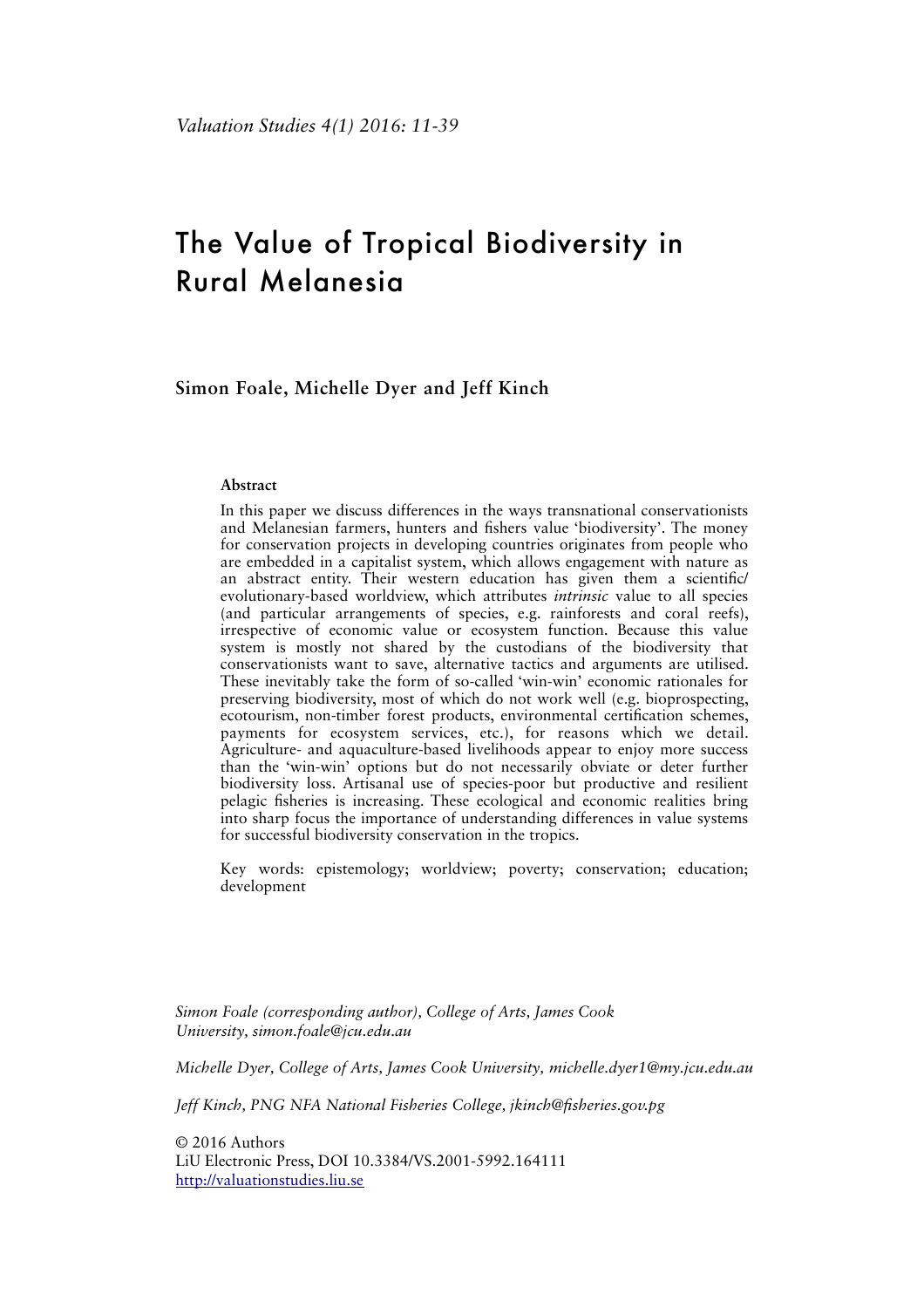### Introduction

<span id="page-1-1"></span>This article explores the incomplete correspondence of economic (or 'utilitarian') and intrinsic (or 'inherent' or 'heritage') values of speciesrich tropical ecosystems in Melanesia[1—](#page-1-0)coral reefs and rainforests and the problems this poses for western conservationists on the one hand, and the people who own and use the resources provided by these ecosystems on the other. Following a detailed elaboration of what we mean by 'intrinsic' value, we argue three main points. First, that the intrinsic values of reefs and rainforests, and the numerous species they comprise, are particularly salient to people who subscribe to the crisis narrative of accelerated species extinction—a narrative contingent upon a belief in the theory of evolution and the concept of geological time. Second, that these beliefs are mostly not shared by the great majority of the people who own and use the reefs and rainforests in Melanesia. Third, that attempts by western environmentalists to retro-ft economic values to reefs and rainforests often fail because it is often possible for resource owners to achieve a similar or greater economic beneft from replacing substantial fractions (typically not all) of their species-rich natural ecosystems with species-poor (indeed in some cases monoculture) systems whose economic value is greater.

Additionally, western environmentalists' attempts to approach a clash of values by reframing their conservation arguments in terms of economic beneft often ignore complex political realities operating at multiple scales (Filer 2000, 2004, 2011a), affecting both the governance of natural resources and the delivery of the health and education services that are so notoriously lacking in most of Melanesia (West 2006). These realities include profound power inequities between urban educated elites and rural villagers as well as lingering antipathies among many different language (or 'ethnic') groups, which often lead to inequitable distribution of services as a result of cronyism, corruption and clientelism among national and provincial politicians. Finally we examine the logical implications of these value mismatches in terms of resource management and economic development policy.

### The Intrinsic Value of Rainforests and Coral Reefs and the Global Extinction Crisis

The global extinction crisis is undoubtedly the most compelling narrative in the worldview of most modern transnational conservationists. While humans have caused large numbers of extinctions both prehistorically (Steadman 2006; Steadman et al.

<span id="page-1-0"></span><sup>&</sup>lt;sup>1</sup>In this paper we use the term 'Melanesia' to broadly refer to Papua New Guinea (PNG), Solomon Islands, Vanuatu and Fiji. However, the overwhelming focus of our arguments here is on PNG and Solomon Islands, where the three of us have, between us, over 40 years' experience.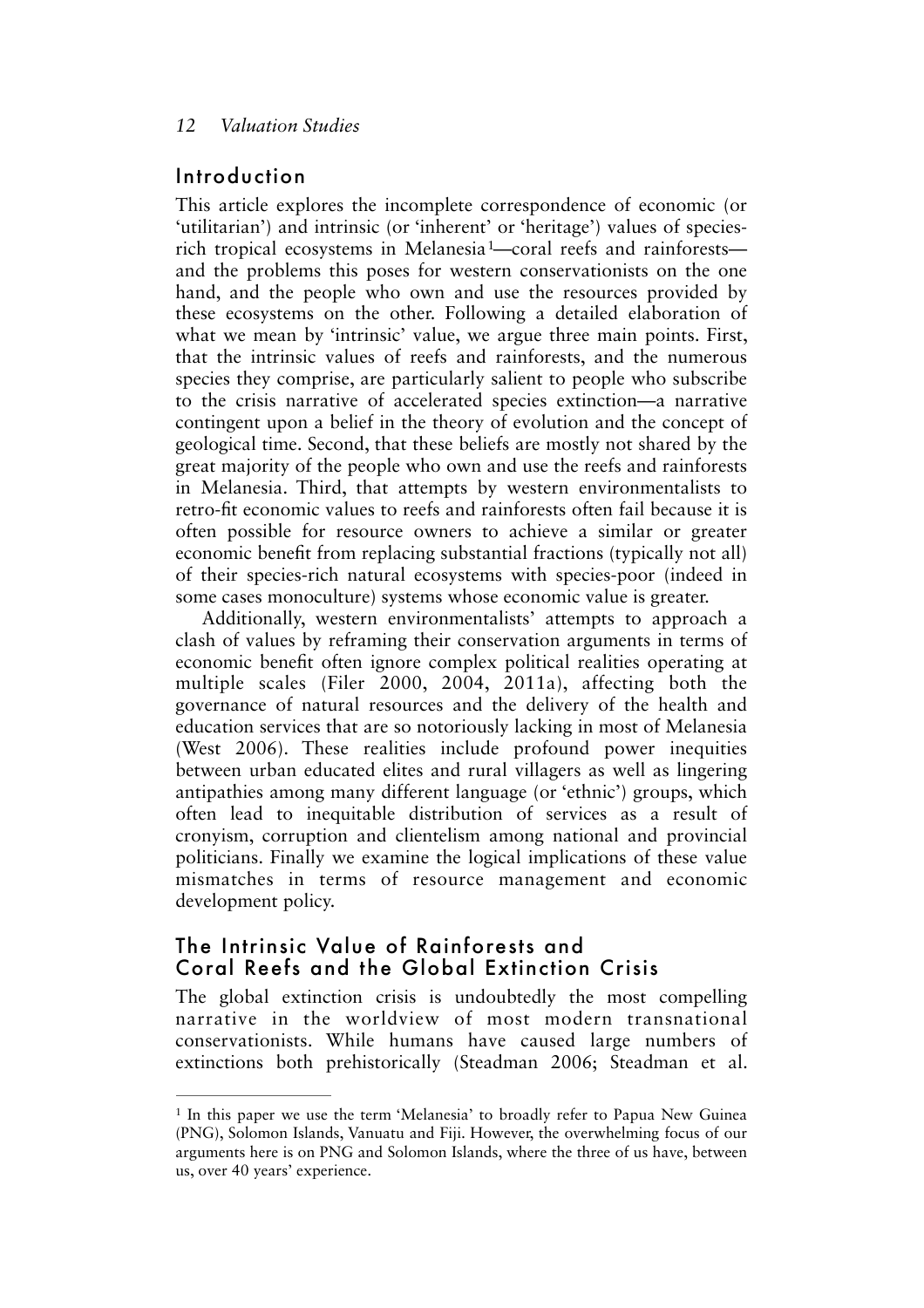2002) and historically, the current rate of species extinctions is considered to be 100-1000 times the natural rate (Rockstrom et al. 2009)—a rate of loss not seen since the last global mass extinction event.

Accelerated species loss is a problem in the minds of scientifcally educated conservationists for two main reasons: (1) species have an intrinsic value which is lost forever when they become extinct, because they cannot simply re-evolve within a human lifetime (Adams 2004; Wilson 1992); (2) all biological species are part of a functionally interconnected ecosystem that delivers 'ecosystem goods and services', and the attrition of species reduces the capacity of ecosystems to deliver these goods and services (Hooper et al. 2005; Mora et al. 2011). For the purposes of this argument we are interested in the relative priority of these two aspects of the species loss problem in the minds and motivations of western conservationists (Foale 2001; Foale and Macintyre 2005), and how this plays out in conservation writing and policy implementation. We will discuss the second aspect further below.

A third aspect of the value of species is aesthetic. This is less commonly articulated in scientifc literature but is very prominent in the publicity and fundraising material of conservation organizations (and many scientifc agencies, university departments and centres), in the form of images of colourful or otherwise charismatic organisms (Foale and Macintyre 2005). Aesthetic aspects of species can be compellingly imbricated with intrinsic value for species that display spectacular evolutionary adaptations such as cryptic morphology (e.g. leafy sea dragons, pygmy seahorses and stick insects), warning colouration (e.g. nudibranchs and poison arrow frogs), or other features that show how perfectly the species is adapted to its environment. Images of organisms with these striking features tell a powerful story about evolution, and remind us of the long timescales involved in the processes of natural selection and adaptation.

The aesthetic value of coral reefs and their associated fauna is greatly enhanced by the fact that corals tend to grow best in warm, nutrient-poor, clear water, which makes them attractive places for recreational snorkelling and diving and thus more amenable to aesthetic consumption. People are more comfortable donning a diving mask in an environment where it is easy to see both the attractions and potential dangers. High water clarity and the fact that many reef creatures are brightly coloured (for reasons still poorly understood and not always explicable by evolutionary narratives such as warning colouration or sexual selection) means that photography is also relatively easy (Foale and Macintyre 2005), which in turn has greatly expanded the popularity of aesthetic consumption of coral reefs among affuent populations. The extent to which photographically mediated aesthetic fetishization of reef and rainforest organisms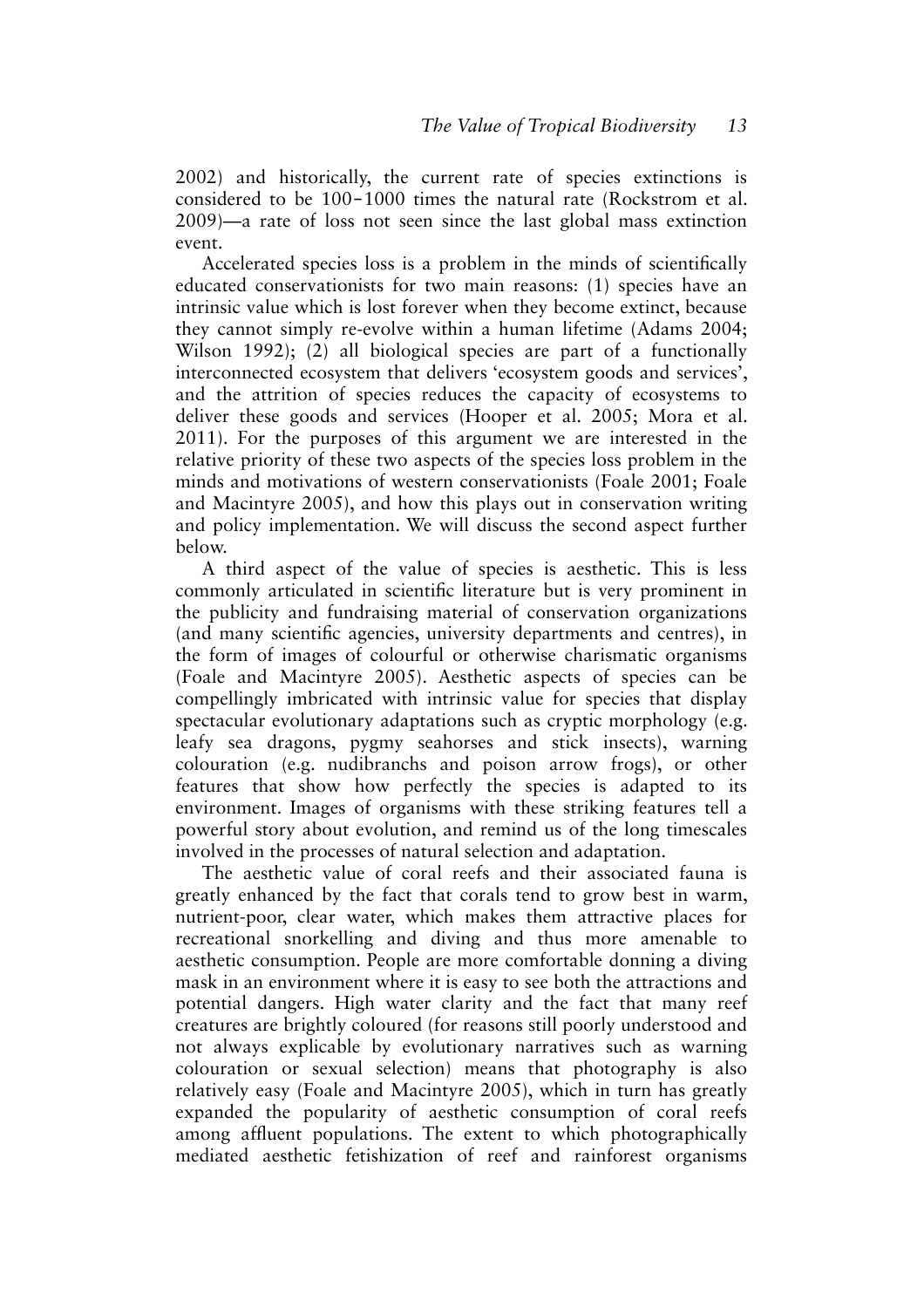reinforces their scientifc intrinsic value, which in turn infuences (a) the emotional drivers of western environmentalist fervour (Milton 2002) and (b) the way conservation-related *scientifc* studies are shaped and framed, which is particularly worthy of closer examination.

## Environmental Values of Rural Melanesia

About half of the populations of Papua New Guinea (PNG) and Solomon Islands have no more than six years of primary education. In PNG, the average length of schooling received by people aged 25 years and older is 3.9 years, which is comparable with the Solomon Islands at 4.5 years (UNDP 2014). Thus, the great majority of the customary custodians of coral reefs and rainforests have not had the privilege of a scientifc education to secondary, much less tertiary, level.

While most people are overtly Christian, many pre-Christian belief systems and associated cultural institutions persist, sometimes in tension with Christian beliefs (Jacka 2010; Robbins 1995, 2004). Regardless of the level of syncretism of Christian and pre-Christian cosmologies, most people (a) have never heard of the theory of evolution; (b) may have heard of it but are unlikely to understand or believe it; or (c) follow religious teachings that explicitly deny it. Below is some text from the Seventh Day Adventist (SDA) study school booklet developed by the Pacifc branch of the worldwide SDA church. One of us (MD) witnessed this lesson being taught in church on the Sabbath (holy day of rest for SDA church on a Saturday) in a village in the Western Province of Solomon Islands:

'The earth is the Lord's' (Psalm 24:1.2).

A scientist once challenged the need for God. The scientist argued that he could create people just as well as any God could. God said; 'Okay, go ahead and do it.' The scientist began to gather some dirt. But God said, 'Wait a minute. Make your own dirt!'

<span id="page-3-1"></span>Of course this story is not true. But the point is clear; God is the only one who can create from nothing. God made all the things of the universe. These include our world, things we own, our bodies. He is the legal owner of everything[.2](#page-3-0)

Further discussion in the study booklet during this lesson specifcally mentions Charles Darwin, declaring that he was wrong about evolution. The fundamental belief on which Seventh Day Adventism is built is that God created the world in six days and on the seventh day he rested. Thus Seventh Day Adventists keep the Sabbath holy as a day of rest, doing no work or cooking from sunset on a Friday to sunset on Saturday. This basic tenet of the SDA church is obviously highly

<span id="page-3-0"></span><sup>&</sup>lt;sup>[2](#page-3-1)</sup> (Seventh Day Adventist Church 2013:39.)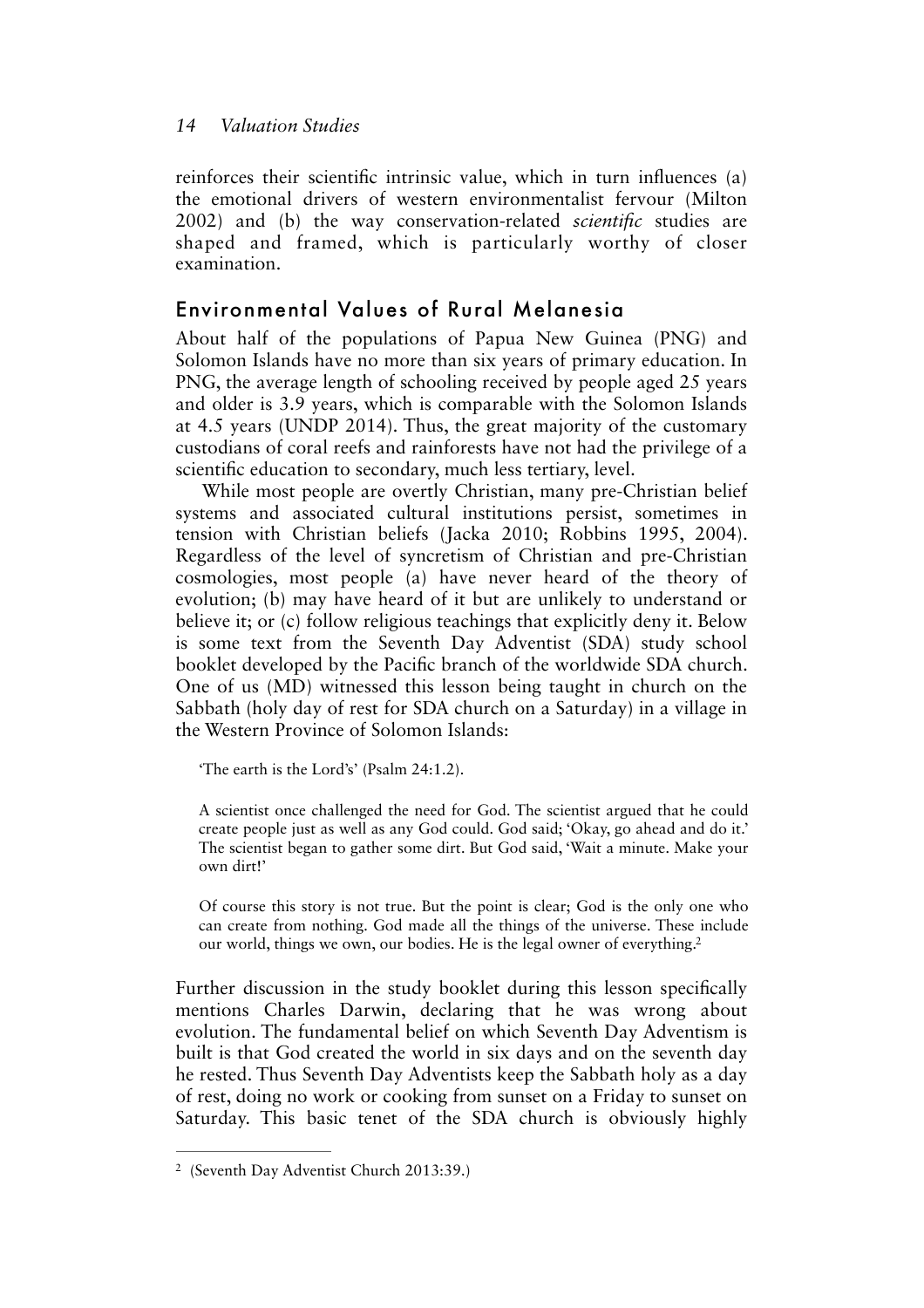incompatible with the theory of evolution and the church explicitly teaches that the theory of evolution and 'scientists' in general are mistaken on this point. The following quote is by Ellen G. White, an early SDA church leader writing in 1890 and is taken from the same church service and lesson as the previous:

I have been warned that we shall have a continuing struggle. Science and religion will be opposed to each other. This is because limited men do not understand the power and greatness of God. These words of the Holy Bible were given to me, 'Even men from your own people will rise up and twist the truth. They want the believers to follow them'. (Acts 20:30 NIrV) (adapted from Ellen G. White, Medical Ministry, 98)[.3](#page-4-0)

<span id="page-4-3"></span>While these examples are drawn specifcally from Seventh Day Adventist teachings these views on evolution and the earth's creation stem from biblical teachings common to most Christian denominations. Consequently very few people are likely to share the epistemological premises that lead western scientists and conservationists to attribute intrinsic value to all species, and to problematize extinction for this reason.

<span id="page-4-4"></span>However, religious teachings that deny evolution in favour of creationism are not necessarily contrary to a desire for biodiversity preservation. Strategic use of biblical text may be used to make a case for biodiversity conservation that credits God, not humans, with supreme knowledge and creation. Literature produced by a Solomon Island's indigenous conservation association links conservation buzzwords with certain tracts from the Bible. For example, Genesis 6:19and  $21<sup>4</sup>$  $21<sup>4</sup>$  $21<sup>4</sup>$  is cited to show biblical support for conserving biodiversity, specifcally that these biblical passages teach that 'It is important to make sure ALL God's creatures are taken care of; even the smallest insects. God was saying that biodiversity is good' (KIBCA n. d., emphasis in original). Ezra 9:12 and Proverbs 13:22 are cited to show biblical support for using resources sustainably, that 'Sustainable means using resources in a way that meets the needs of people in the present while still making sure there will be enough left in the future' (KIBCA n. d., emphasis in original).

<span id="page-4-5"></span>For the indigenous conservation association, headed by three elders of the SDA Church, this tactic allows a denial of evolution to coexist witha need to preserve biodiversity.<sup>[5](#page-4-2)</sup> In this case, this reasoning was applied with a sincere belief in both religious doctrine and a need for

<span id="page-4-0"></span><sup>&</sup>lt;sup>[3](#page-4-3)</sup> (Seventh Day Adventist Church 2013: 43.)

<span id="page-4-1"></span>These and other Bible quotations used here are taken from The Holy Bible: New [4](#page-4-4) King James Version (1982), Nashville, TN: Thomas Nelson.

<span id="page-4-2"></span> $5$ We are also aware of a local NGO in PNG that used this tactic.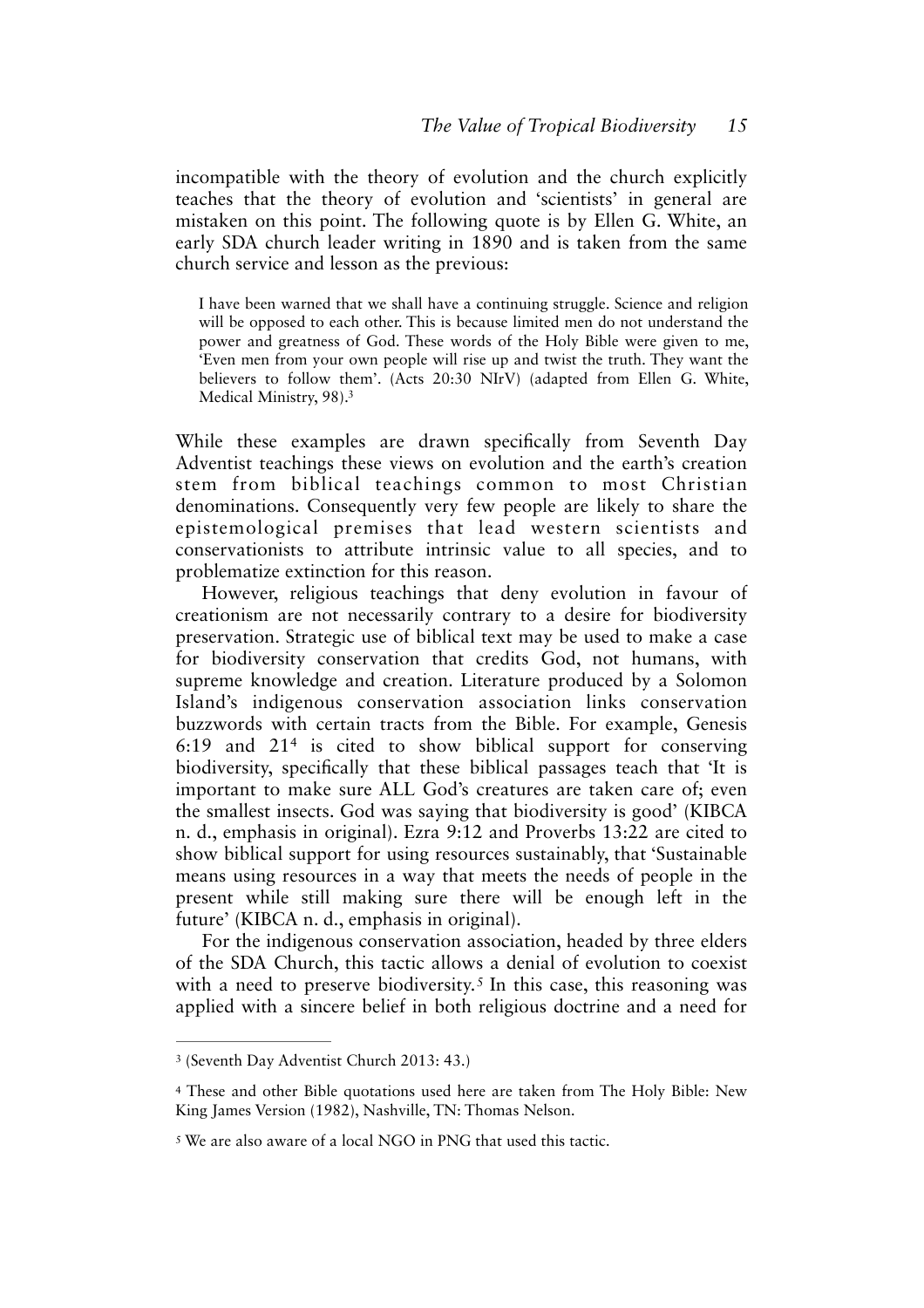preservation of biodiversity, and not with cynical intent based on privileging scientifc 'truth' while manipulating religious beliefs to further an environmentalist agenda. This epistemological 'loophole' highlights the fact that not all environmentalist concern stems from an evolutionary-based worldview. Many western environmentalists also 'love' nature for a range of reasons other than the intrinsic value of species (Milton 2002), and many of the pre-Darwinian colonial environmentalists written about by Richard Grove (Grove 1990, 1995) were concerned with more concrete problems such as the effect of aggressive logging practices on soil erosion, the microclimate of small islands, and the sustainability of valuable timber resources.

The environmental values of rural resource owners are also profoundly shaped by their close and continuous reliance on the land and coastal sea for food, income and cultural reproduction. There is comparatively little in the way of a service sector in PNG or Solomon Islands (tourism has a more noticeable contribution to livelihoods in Vanuatu and Fiji).

In PNG, 83 per cent of food energy consumed comes from locally grown foods, derived largely from village gardens (Bourke and Harwood 2009). For most rural Papua New Guineans and Solomon Islanders there are very few cash earning opportunities outside agriculture, forestry and fsheries. Over 87 per cent of all cash income earned by rural people in PNG is from the sale of food crops at informal fresh food markets, commodity export tree crops and betel nut (Allen et al. 2009). Subsistence values are fundamental to people's relationships to land in which value is ascribed according to use. Value in land and resources is either (a) direct—such as a particular species of tree used to make canoes or house posts; (b) for income earning potential—through marketing garden produce, agricultural commodities (copra, coffee, cocoa) or other harvested forest or sea resources; or (c) through opportunities presented by foreign investment, such as palm oil plantations, logging, mining, etc.

#### **Labour and the value of land**

The importance of labour to the creation and augmentation of the value of land is paramount throughout most of rural Melanesia. Whether this requires clearing the original forest or almost invariably modifying it in some way is not the relevant point for most rural landowners. The rights to land gained through the invested labour, and the value in land thereby created is the main point of interest, socially and politically.

Once a person expends labour on the land then their rights to that land are created or added to. This helps to explain what may seem, from the outside, landowners' seemingly irrational choices over resource use. For example, it may be abundantly clear to villagers that they will gain higher income and better environmental outcomes by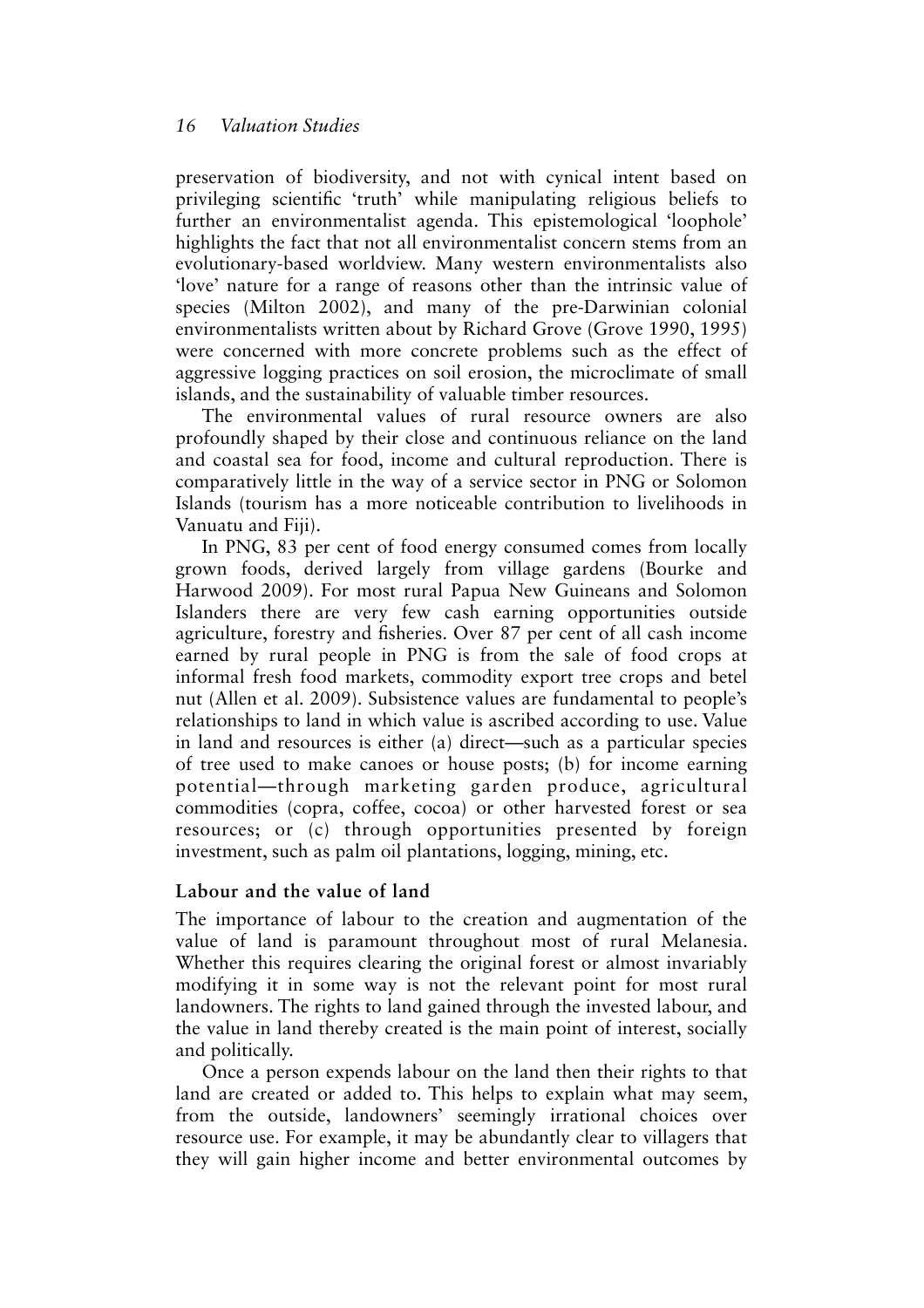using portable sawmills and engaging in sustainable forestry under an FSC (Forest Stewardship Council) model. This, however, involves input of labour and thus a level of business and social organization that is complicated and politically fraught. By contrast, when contracting a foreign logging company, negotiating power and distribution of benefts is most often controlled by a small group of men (Porter and Allen 2015), following an entrenched 'big man' model of leadership. While this results in sharing smaller profts among a larger group it inclusively reinforces the rights of the wider customary landowning group rather than creating exclusive interest by one group through the input of their labour. This also acts as a mechanism of maintaining social equality in the village (Dyer 2016). As one village leader said:

<span id="page-6-1"></span>Logging in the Solomon Islands is not for development, it's something for wealth, to share and eat to celebrate, to drink some beer. When we do logging in the Solomons that's how we think.<sup>6</sup>

As is evident from the above example, the ways that labour affects the value of land, and the economic choices people make, are not only profoundly important but also complex, and socially and politically contingent. By and large people carefully weigh the value of expected returns from a given enterprise with labour input and often switch deftly between alternatives depending on a range of factors, including fuctuating market prices (Foale 2005). However, socially and politically informed analyses of the economic strategies of Melanesian landowners (Curry 1999; Macintyre and Foale 2004; Curry and Koczberski 2012, 2013; Curry et al. 2015) frequently contradict the 'rational actor' (or *Homo economicus)* models of decision making favoured by many environmental economists.

#### **Forests**

In most of Melanesia, forested land provides the majority of resources essential to survival. But as we argue in the section on Coral reefs, there are striking contrasts with the scientifcally informed value system. 'Folk taxonomies' (i.e. indigenous systems for naming and classifying fora and fauna) of forest plants tend to be extensive and have a relatively high correspondence with scientifc categories at the level of species (e.g. Henderson and Hancock 1988; Kwa'iloloa and Burt 2001; Panoff 1969; Peekel 1984; Schmid 1991). Bird and mammal folk taxa also tend to have relatively high levels of correspondence with scientifc categories (Majnep and Bulmer 1977, 2007). However higher level folk taxonomic categories frequently depart dramatically from phylogeny-based classifcation systems (e.g. Bulmer 1967; Dwyer 1976). Folk classifcation systems can also be

<span id="page-6-0"></span> $6$  See also Hviding (2015) for a similar anecdote.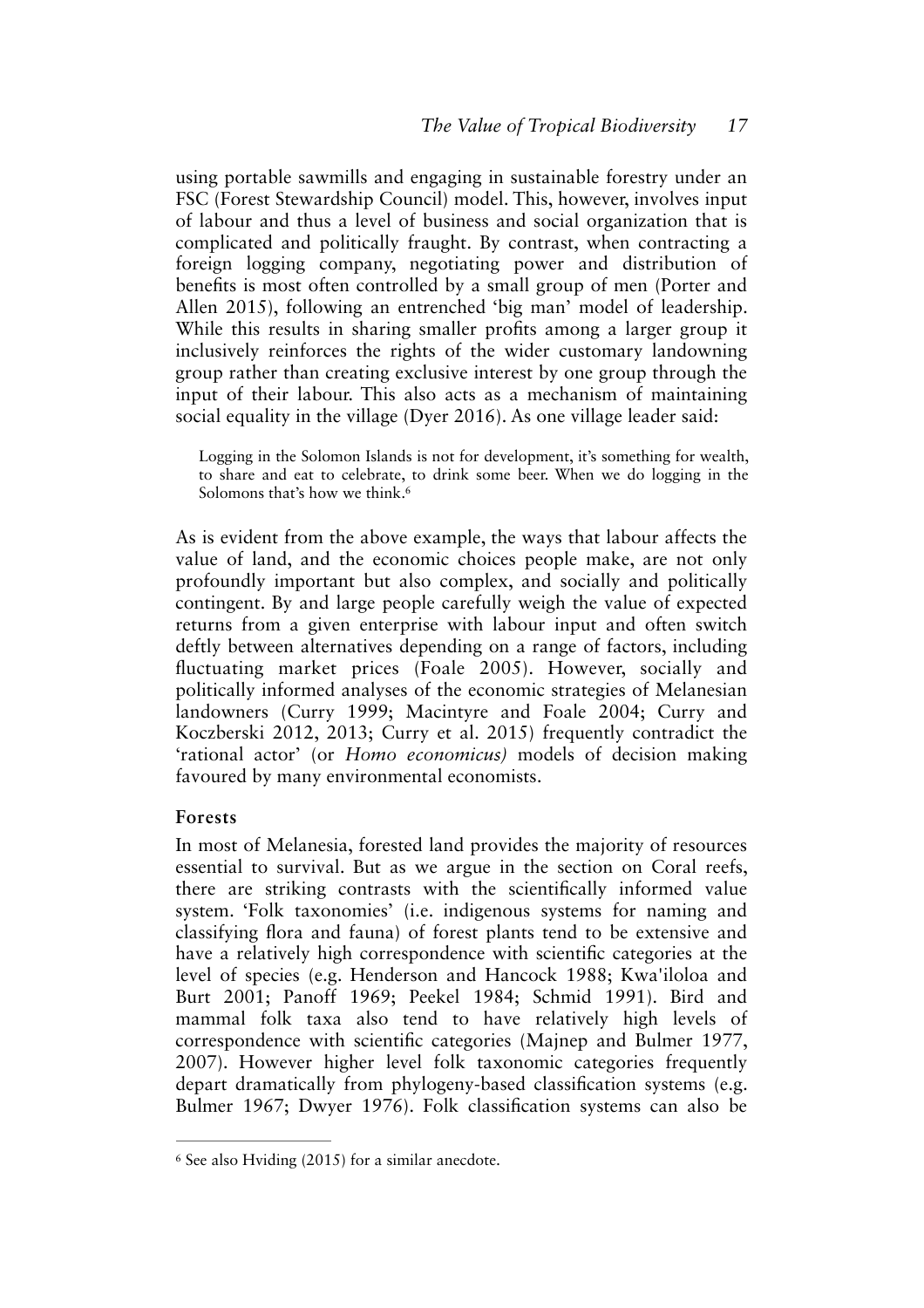highly variable within a linguistic group, and subject to regular contestation (Sillitoe 2002).

As with some of the fsh families on coral reefs (see below), speciesrich but economically unimportant groups of forest fauna, such as beetles, can often be taxonomically 'lumped' (Berlin et al. 1973; Bulmer 1982). Conversely, folk categories for varieties of domesticated plants are often highly elaborated. Most farmers can name a large number of varieties of key staples such as yams, taro, bananas and even sweet potato. Francoise Panoff (1969) recorded 129 named varieties of taro (*Colocasia esculenta*), 36 of bananas (*Musa sapientum*) and 37 of sugar cane (*Saccharum offcinarium*) being cultivated by Mengen farmers (East New Britain, PNG) in the 1960s. A similarly rich proliferation of named varieties was found for the yam species *Dioscorea alata* and *D. esculenta* at Lihir in PNG (Macintyre and Foale 2013). Melanesian farmers have also enthusiastically adopted over 2200 varieties of 90 food crop species introduced in the post-colonial era (Bourke 2009). [7](#page-7-0)

<span id="page-7-2"></span>Nutritionally, forests are mainly used by rural Melanesians as places to practise swidden agriculture, given their capacity to return nutrients to soil during the fallow cycle. In other words, the primary value of forested land is for farming, a process that requires *removing* the forest and its associated biodiversity. The efficacy of the fallow cycle, where trees are allowed to take over a garden patch after it has produced staple food crops for two or three (rarely more) years, is primarily a function of time—ten years is usually ample; less than fve is often insuffcient. The longer the fallow period, the more nutrients are returned to the surface layers of soil (principally as leaf fall). In some areas farmers deliberately accelerate the fallow process by staking yam vines with cuttings of fast-growing deep-rooted species (e.g. *Hibiscus tiliaceus*). Fallow period is in turn a function of human population density (which is quite low in PNG and Solomon Islands— at 1[8](#page-7-1) and 23 people/ $km^2$  respectively<sup>8</sup>[\)](#page-7-1)—the fewer people who claim rights to a patch of forested land, the longer the average fallow cycle that is possible throughout that patch. According to Geertz (1969), the carrying capacity of forest bush fallow agricultural systems is at least one order of magnitude lower than that of the (pre-Green Revolution) wet rice systems of Southeast Asia.

<span id="page-7-3"></span>Melanesian forests are also poor producers of protein, as evidenced by the fact that coastal people choose to obtain most of their protein from the sea, and that following the post-contact expansion of access

<span id="page-7-0"></span>The South American sweet potato (*Ipomea batatas*), frst introduced to PNG (via [7](#page-7-2) Indonesia) in the late 1600s, accounted for 63.57% of PNG's total food crop production (by weight) in 2000 (Bourke et al. 2009).

<span id="page-7-1"></span><sup>&</sup>lt;sup>8</sup>However, much higher densities can be found in places, particularly on many small islands. Foale et al (2011) provide maps showing coastal population densities in both PNG and Solomon Islands.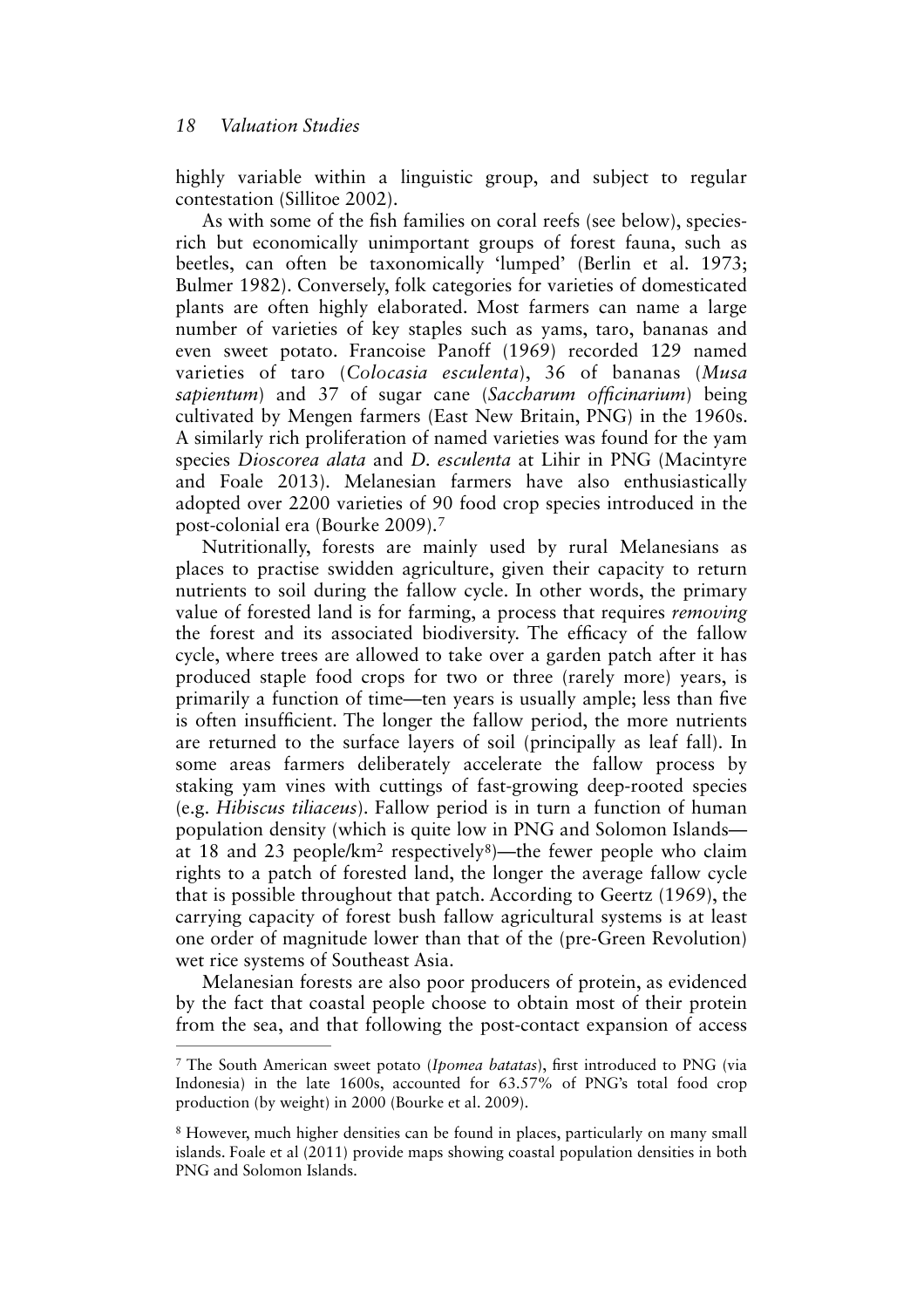to tinned fsh and tinned meat in the PNG highlands, the nutrition of those populations improved measurably (Dennett and Connell 1988).

While traditional medicines derived from forests are still in frequent usage, many, if not the great majority, of traditional medicines that are still in use are planted around villages or sourced from roadsides or in regrowth areas. Modern medicines such as antibiotics, antiseptics and antimalarials, along with immunization, clean drinking water, improved sanitation and human waste disposal—have dramatically improved rural health levels. This is evidenced most clearly by the almost exponential increase in human populations since these medicines and lifestyle changes were introduced in the early to mid-twentieth century (Bennett 1987; Caldwell et al. 2001; Denoon 1997).

A similar argument can be made in relation to the use of forest biodiversity for traditional housing. Apart from the fact that so-called 'permanent' houses, made from sawn timber and corrugated iron roofs, are almost universally preferred (Macintyre and Foale 2004), many if not most of the materials used to construct traditional houses are sourced from domesticated or semi-domesticated species: sago, bamboo, black palm, betel nut palm, pandanus and coconut. People who live in close proximity to forests naturally obtain much of their housing material from them, but this does not mean that alternatives do not exist. Polynesian and Micronesian people living on coral atolls across the Pacifc have been able to construct robust dwellings from the extremely depauperate fora of those environments. Many of the traditional houses on Tikopia, a remote and tiny high island with a profoundly humanized terrestrial ecosystem (Kirch 1997; Kirch and Yen 1982) were able to withstand 370km/h winds of Category 5 Cyclone Zoe in December 2002, an outcome more attributable to their ingenious and highly adapted engineering knowledge than to Tikopia's biodiversity.

The ongoing conundrum represented by Melanesian forests is that the market value of the timber extracted from them by transnational corporations is rarely converted to any signifcant improvement in the long-term wellbeing and human development of the traditional custodians (Allen 2011; Bennett 2000; Filer and Sekhran 1998; Hviding 2015; Hviding and Bayliss-Smith 2000). Industrial logging remains an environmental and economic tragedy because the allure of the (inevitably ephemeral) cash windfall it generates appears to be so irresistibly economically and socially expedient.

Forest conservation projects promoted on the basis of economic return cannot compete with the simplicity of the 'neo-bigman model' (Moore 2008), offered since at least the 1980s by large-scale logging companies. Alternatives to large-scale logging such as eco-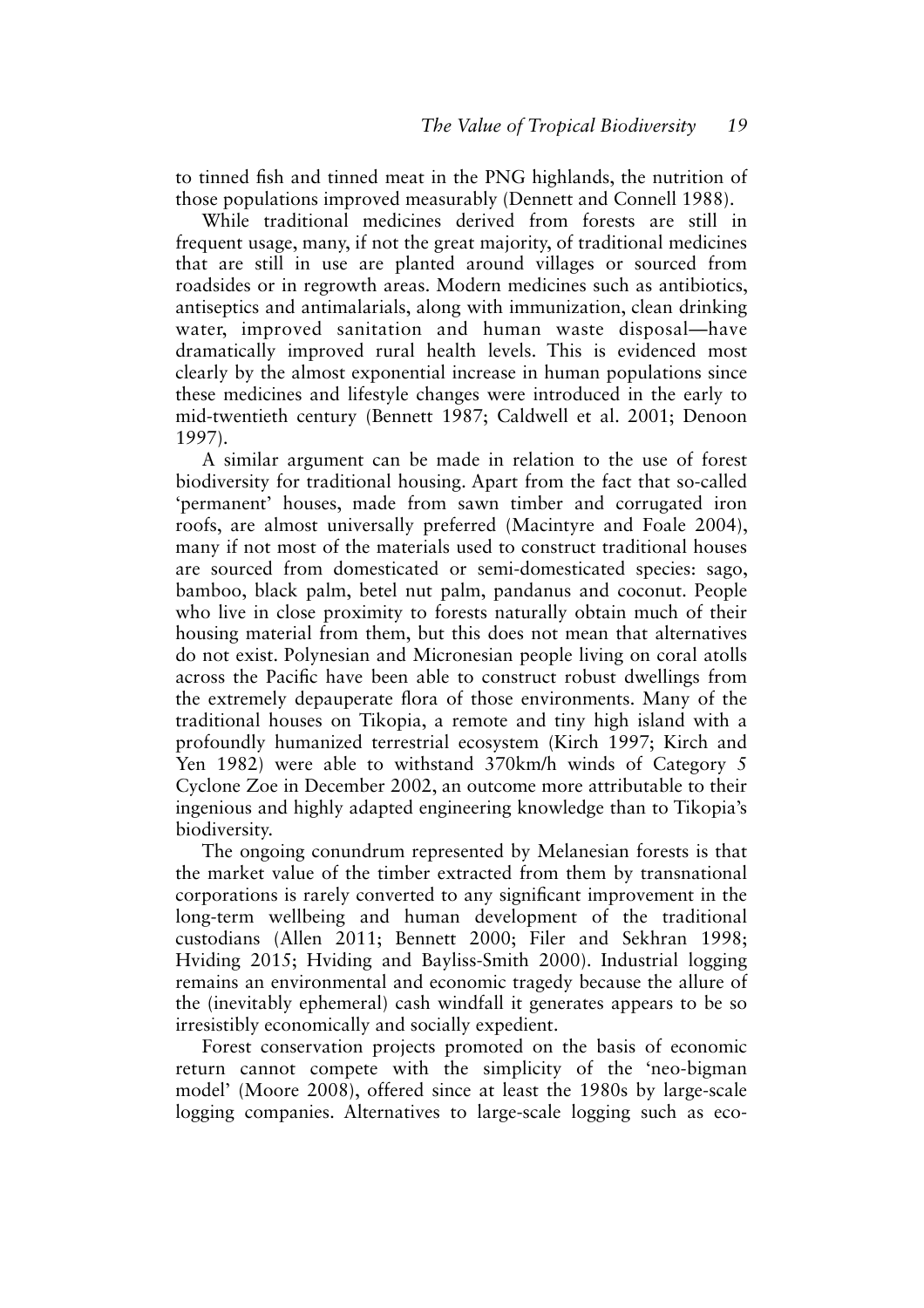<span id="page-9-2"></span>tourism,FSC certified sawmilling,  $REDD+<sup>9</sup>$  $REDD+<sup>9</sup>$  $REDD+<sup>9</sup>$  programmes and other alternative livelihood projects often lack implementation plans practical to village politics and the complications of customary land tenure (McDougall 2005). They mistakenly assume a communal business structure exists within the village community (Schoeffel 1997) and/or are diffcult to sustain without outside input or expertise, especially in initial phases (Gegeo and Watson-Gegeo 2002). By contrast commercial activities carried out by a foreign logging company, for example, only require people to sign a piece of paper. This money is seen as 'free' money even though people are aware of the negative consequences—environmental and social—of such activity (Dyer 2016). Additionally, capturing fnancial beneft from such projects is most easily achieved by the more highly educated urban dwelling community or tribal members who will facilitate negotiations and who do not depend for their livelihoods on the land and resources to be exploited.[10](#page-9-1)

<span id="page-9-3"></span>Prior to 2004, most forestry leases in PNG and Solomon Islands did not extinguish local sovereignty over the land on which the logging took place, thus guaranteeing continued use for agriculture. This meant that, short of catastrophic soil loss from erosion, food security was not seriously threatened. This fact, combined with the cash windfall (albeit ephemeral) received as royalties for village dwelling landowners, the larger amounts received by those directly involved in negotiations with the companies (usually the educated elite) and the importance of this revenue for governments, has no doubt contributed to the high rate of sign-on to logging deals (see also Kinch 2006: 28– 31). Since 2004 in PNG, however, the advent of Special Agricultural and Business Leases or SABLs (Filer 2014; Nelson et al. 2014) poses a greater potential threat to customary land rights and associated food security.

#### **Coral reefs**

The lack of salience of species belonging to the most species-rich groups of organisms on coral reefs (for example corals (494 species in

<span id="page-9-0"></span><sup>&</sup>lt;sup>9</sup>The United Nations Collaborative Programme on Reducing Emissions from Deforestation and forest Degradation in developing countries. "REDD+ goes beyond deforestation and forest degradation, and includes the role of conservation, sustainable management of forests and enhancement of forest carbon stocks" (http:// www.un-redd.org).

<span id="page-9-1"></span><sup>&</sup>lt;sup>10</sup>There is a long history of involvement of Solomon Islander national politicians, including prime ministers, with companies that contract foreign logging companies. These Solomon Island owned companies are often granted 100% tax exemptions and have been (and are) accused of illegal logging activity. A recent example is Minister for Forestry and Research, Heinz Horst Bodo Dettke (re-elected November 2015). Detke is 60% owner of Success Company Ltd, a company currently involved in a legal dispute over illegal logging above 400m altitude on Kolombangara Island (http://www.abc.net.au/news/2015-02-16/solomon-islands-landowners-challengelogging-approval-kolombanga/6091994).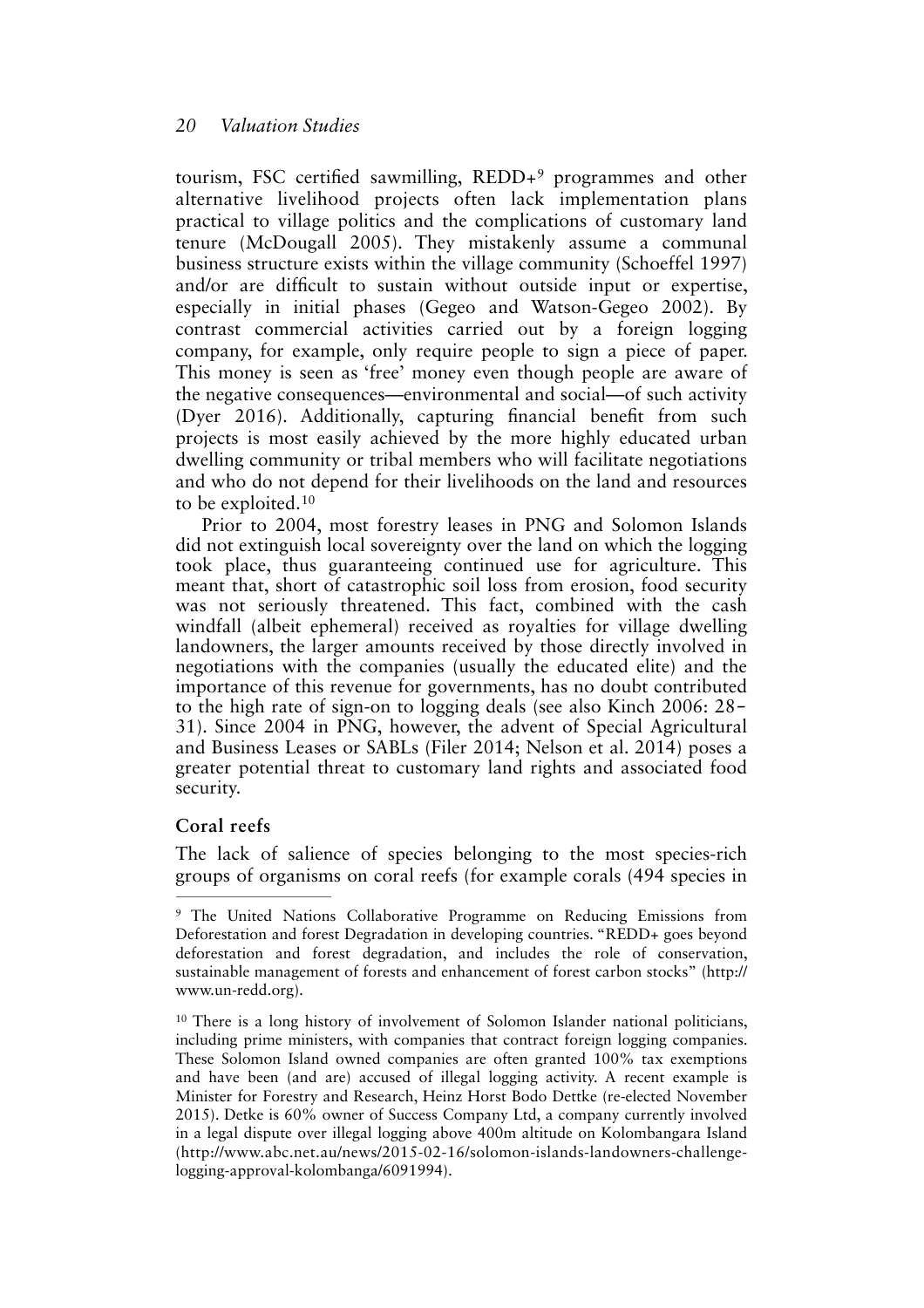Solomon Islands and 418 in Milne Bay, PNG (Allen et al. 2003; Green et al. 2006)); damselfshes (100 species); and gobies (120 species)) is refected in the small number of names for these organisms in local languages. For example, in PNG and Solomon Islands, there are typically fewer than a dozen folk categories for corals (Foale 1998; Hviding 2005; Levinson 2008; Osmond et al. 2003; Ross et al. 2011), and less than a quarter as many folk categories for small reef fsh as there are scientifc species (Cohen et al. 2014; Foale 1998; Goto 1996; Hviding 2005; Ross et al. 2011). The word for coral in the lingua francas (Tok Pisin and Solomon Pijin) of PNG and Solomon Islands (*ston*) simply means 'stone'[.](#page-10-0) [11](#page-10-0)

<span id="page-10-2"></span>Turtles have been the subject of intensive international conservation campaigns in Melanesia, where people traditionally harvest them with alacrity. Turtles have high economic and prestige value, and it is understandably diffcult for local people to perceive the spatial and temporal scale of stock-replacement processes in such a highly mobile, slow-growing and long-lived species (Benson et al. 2011), and consequently the impacts that unrestrained harvesting can have on population viability over the long term. In Solomon Islands and PNG, Hawksbill turtle (*Eretmochelys imbricata*) populations were decimated in the nineteenth and early twentieth centuries as a result of the high demand for their shells internationally (Bennett 1987; Kinch and Burgess 2009), including from other Pacifc Island groups (Shineberg 1966).

Most coastal people in Melanesia attribute relatively high economic/utility value to the species they commonly eat and sell, and their sense of agency in relation to populations of a small subset of high prestige-value species (mostly those which are traded or sold for cash) is embodied in tenure systems and other cultural institutions that restrict access to space, gear and species. Debates over the extent to which this sense of agency equates to a traditional conservation ethic have been reviewed by Foale et al. (2011) for Melanesia and the Pacifc and by Davis and Ruddle (2010) more generally. Both argue for more socially informed analyses of these institutions than functionalist approaches (e.g. Berkes 1999; Berkes et al. 2000; Johannes 1978), which, though empirically weak, remain popular with many conservationists[.12](#page-10-1)

<span id="page-10-3"></span>Traditionally in some parts of Melanesia, a number of species were made taboo for particular groups of people, and in some cases only at certain times, due to their totemic status, or other beliefs about the

<span id="page-10-0"></span> $11$ This also applies to many vernaculars (Ross et al. 2011), including the Misima language in Milne Bay, PNG, where the term nali, meaning 'stone', also glosses for all hard corals.

<span id="page-10-1"></span> $12$ See also Bulmer (1982), Polunin (1984), Carrier (1987) and Foale and Manele (2004).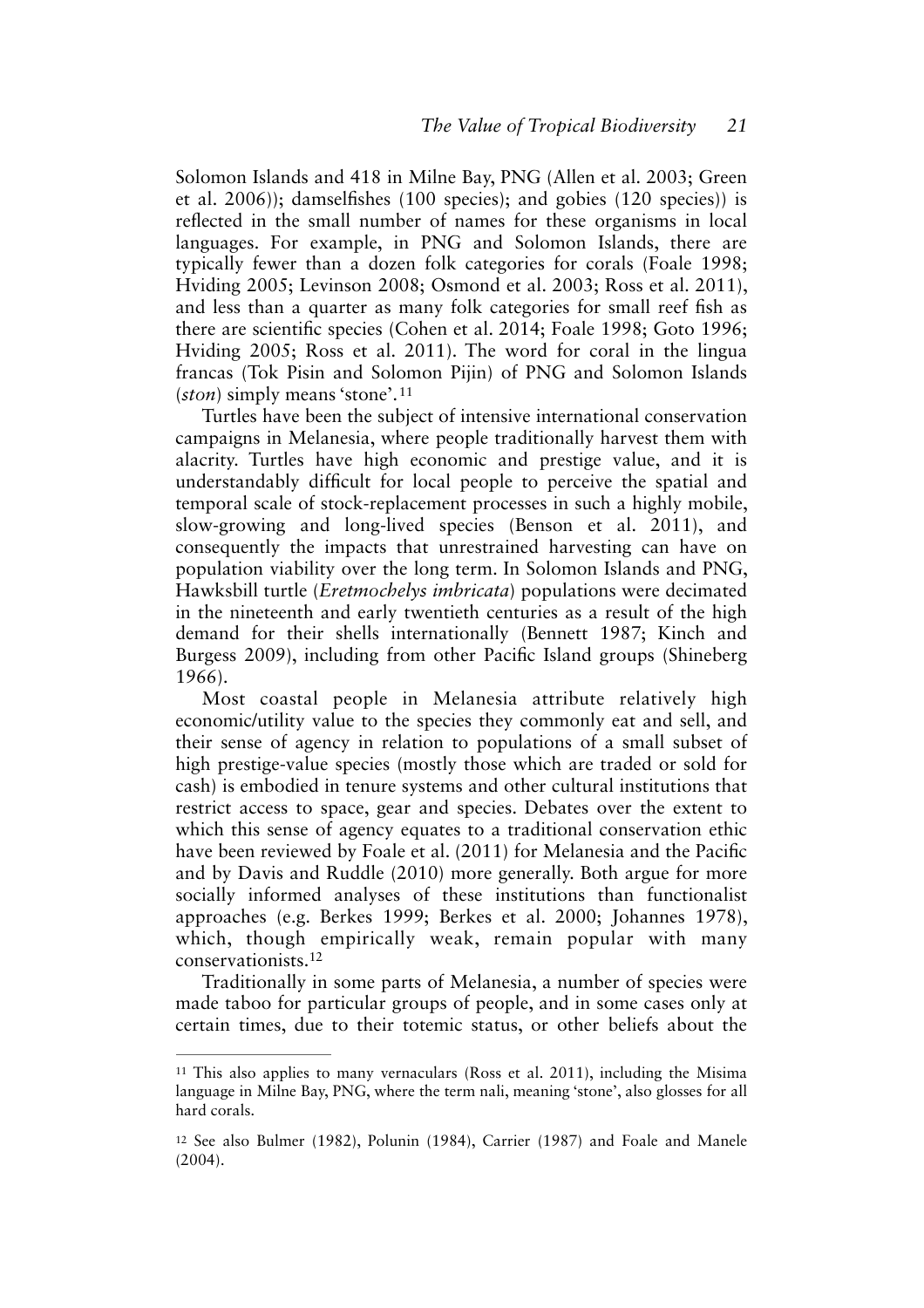effects of eating them. However even the functionalists (e.g. Johannes 1978) discount any signifcant conservation value of these institutions, mainly due to the small number of species to which they apply. Many beliefs and practices which come under the gloss 'totemic' have diminished or completely vanished across most of the Pacifc.

# Retro-Fitting Ecosystem Goods and Service Values to Intrinsic Values

Environmentalist groups appear to have tacitly understood for some time that the custodians of biodiverse ecosystems in various parts of the world do not share their Darwinian-Linnaean worldview that reifes the intrinsic/heritage value of species. An understandably common response to this has been to fnd ways of commoditizing species and ecosystems to use in arguing for their preservation. This approach includes the well-established ecosystem services (ES) approach of environmental economists (Costanza and Daly 1992; Costanza et al. 1997). In this section we examine and critique some of the ways this logic has been used in the case of coral reefs and rainforests in Melanesia.

### **Alternative income quick fixes**

In Melanesia, bioprospecting and ecotourism have long been important platforms of the nature-as-commodity approach. For various reasons, neither of these options has provided, or is likely to provide, signifcant fnancial benefts for rural people in PNG or Solomon Islands, particularly compared to extractive industries and development aid (Gay 2009). In the case of bioprospecting, effective systems for equitably distributing any royalties from new drug discoveries have never been found, apart from the well-publicized case of a single village in Samoa (Cox 2001), and it is often possible to cheaply synthesize many compounds once discovered and characterized. Tourism suffers from lack of transport and infrastructure, and tourist fears of high crime levels (especially in the capital cities) and infectious diseases (see Foale, 2001; Filer, 2011a).

### **Coral reef fisheries and food security**

Fish (harvested for food and income) is an ecosystem service provided by coral reefs that is increasingly used to justify transnational marine biodiversity conservation interventions. The following statement on the home page of the Coral Triangle Initiative exemplifes:

<span id="page-11-1"></span>These unparalleled marine and coastal living resources provide signifcant benefts to the approximately 363 million people who reside in the Coral Triangle, as well as billions more outside the region. As a source of food, income and protection from severe weather events, the ongoing health of these ecosystems is critical.[13](#page-11-0)

<span id="page-11-0"></span><sup>&</sup>lt;sup>[13](#page-11-1)</sup> http://www.coraltriangleinitiative.org/about-us, accessed 27 March 2016.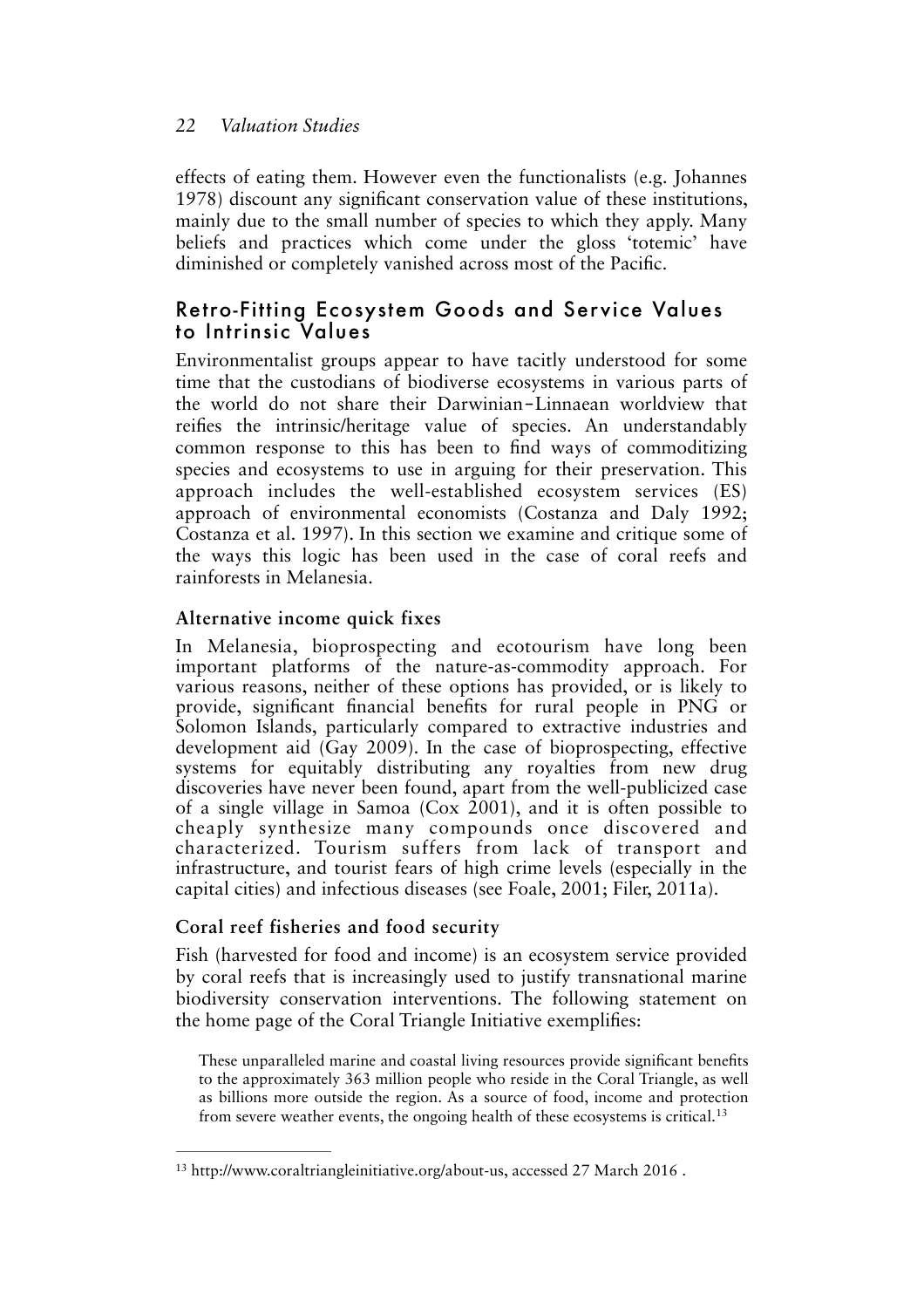In a somewhat more sober analysis, Teh et al. (2013) estimate that around six million people worldwide fsh on coral reefs, and around three million of those live in Southeast Asia. Teh et al. (2013) also fnd that in the Western Pacifc, coral reefs supply approximately 14 per cent of the total value of landed fsh. Most of the rest of that value is represented by industrial tuna landings, the rent from which accrues almost entirely to national governments.

While healthy coral reefs provide complex topographic structures that can support a large standing stock of reef fsh in the absence of fshing, the actual production *rate* of reef-associated fsh is generally quite slow (Birkeland 1997; Russ and Alcala 2010). This is because corals are uniquely adapted to low-nutrient conditions (the same conditions that produce the plankton-free water clarity so coveted by diving tourists) and the rate of conversion of coral primary production to fshery production is very low. In contrast, high levels of productivity of a comparatively small suite of non-coral-dependent pelagic fsh species (including sardines, scads, mackerels and tunas) are frequently found in waters enriched by nutrient-laden upwellings (Ruddle and Ishige 2005; Villanoy et al. 2011) and terrestrial run-off (Gehrke 2007; Oczkowski et al. 2009; Weng and Sibert 1997).

In Langalanga Lagoon, Solomon Islands, high human population and market pressures, combined with destructive fshing practices, have led to declining catch-per-unit-effort (CPUE) of reef fsh species associated with a 22km barrier reef enclosing the lagoon (Sulu et al. 2015). In response to this, many Langalanga fshers have, over the past three decades, switched to targeting fast growing, short-lived, small pelagic fsh (sardines and scads) in reef passages at night, using lights and gill nets. Their mean CPUE for this new fshery is between two and fve times the CPUE of reef fsheries, including relatively lightly fshed reefs in other parts of the region (Roeger et al. 2016; Roeger 2013). Fishers interviewed by Roeger et al. (2016) claimed that the small pelagic fshery was not only higher yielding than the reef-fsh fshery but also showed no sign of decline. There are many indications that as human populations and market pressures increase, coastal people in Melanesia will increasingly shift fshing effort away from species-rich, but low-productivity reef-associated fsheries to highproductivity pelagic fsheries comprised of a handful of species (Albert et al. 2014; Albert et al. 2015a).

In the Philippines and parts of Indonesia, where human population densities are between one and two orders of magnitude higher than they are in Melanesia, small pelagic fsheries have been intensively fshed for several decades (Dalzell and Pauly 1990; Dalzell et al. 1990; Dalzell and Ganaden 1987). Although small pelagic fsheries have been fshed to capacity or are already overfshed in the Philippines (Dalzell and Ganaden 1987) and the Java Sea (Cardinale et al. 2011), their contribution to both income and food security throughout much of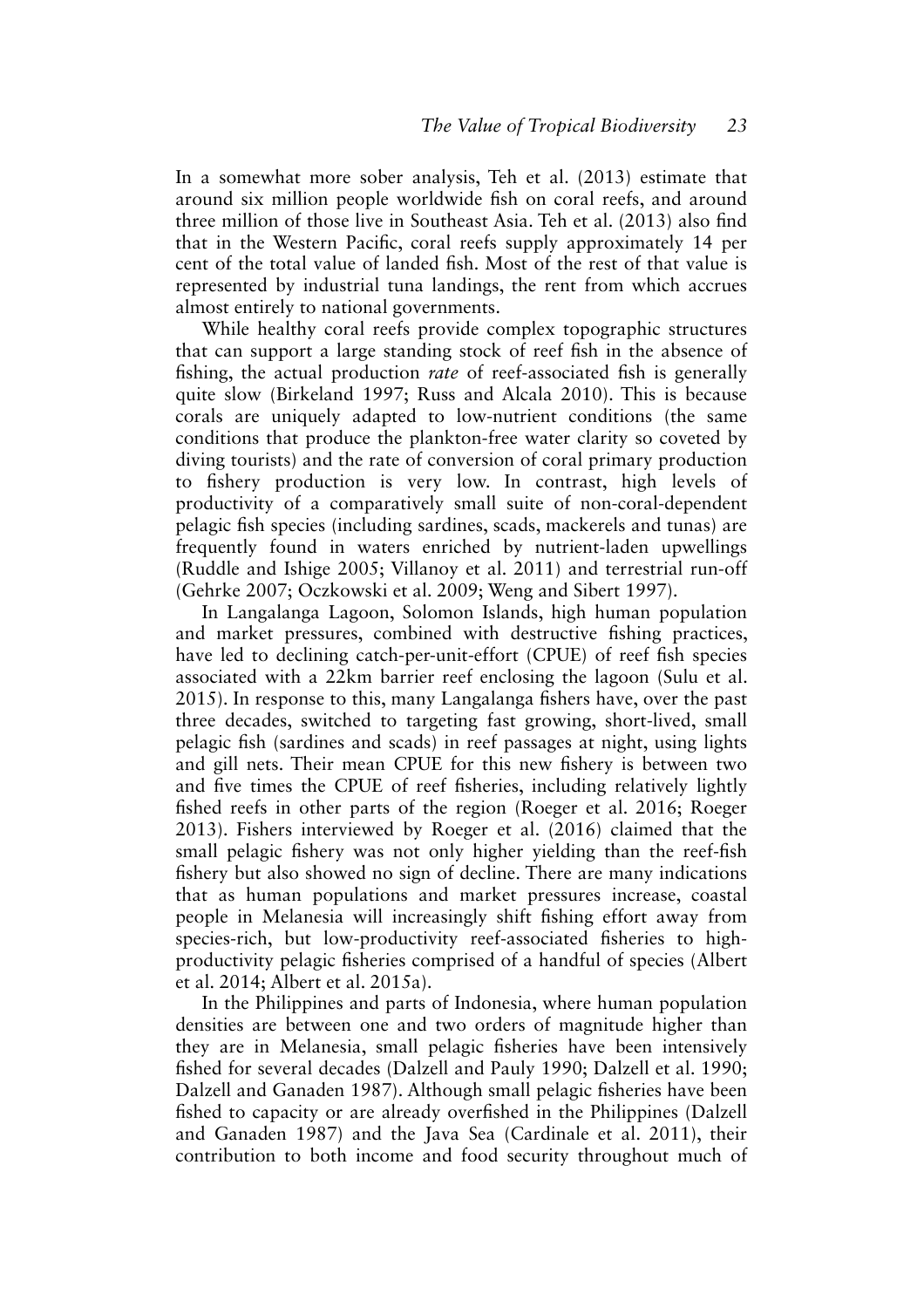Southeast Asia, including the 'Coral Triangle', substantially outweighs that of reef fsheries (Dalzell et al. 1990; DABFAR 2014). By making comparisons of the productivity of these very different fsheries we do not intend to imply that coral reef fsheries do not provide signifcant benefts for some groups of coastal Melanesian people (Albert et al. 2015b) nor do we imply that reefs and their associated resources should not be managed. But the crisis narrative that a failure to protect coral reefs will lead to critical food shortages for large numbers of people does appear to be motivated more by an a priori concern for the intrinsic values of coral reefs than by their actual importance as an irreplaceable food supply.

### **Forests versus oil palm**

<span id="page-13-2"></span>Once forests have been logged and the timber sold (and the windfall spent), replacement with oil palm plantations has in some cases been a more economically benefcial option for signifcant numbers of local people than resuming farming and waiting for the forest to regrow. The nucleus estate oil palm model already established in PNG and Solomon Islands during the late colonial period generates incomes that allow large numbers of rural landowners to send children to school<sup>[14](#page-13-0)</sup> and achieve a far higher standard of living than they could with traditional farming (Koczberski and Curry 2005; Koczberski et al. 2012). In West New Britain in PNG, many smallholders also make food gardens on a portion of their land, thus maintaining a level of food security in addition to the oil palm-generated income (Koczberski etal. 2012).<sup>[15](#page-13-1)</sup> It is clearly problematic for people from rich countries that have already built much of their affuence through forestry and industrial farming and fshing, to expect rural villagers in poor countries not to want to do the same, by appealing to a set of scientifc values they do not share.

# <span id="page-13-3"></span>Policy Implications

Many rural Papua New Guineans and Solomon Islanders continue to have a high level of control over their customary land and seas, though this is now being seriously threatened in some parts of PNG (Filer 2011b, 2014; Nelson et al. 2014). But they are unlikely to embrace the intrinsic value of species living in their biodiverse rainforests and reefs if these species are not of signifcant economic or utilitarian value to them. Additionally the opportunity cost of conservation may be high,

<span id="page-13-0"></span><sup>&</sup>lt;sup>14</sup>The PNG Government started rolling out its universal free education programme around 2011, though some smallholder oil palm schemes have been in existence since the late 1960s.

<span id="page-13-1"></span><sup>&</sup>lt;sup>15</sup>However more recent oil palm developments under the Special Agricultural and Business Lease (SABL) model appear far less benefcial to local landowners (Gabriel and Wood 2015; Nelson et al. 2014).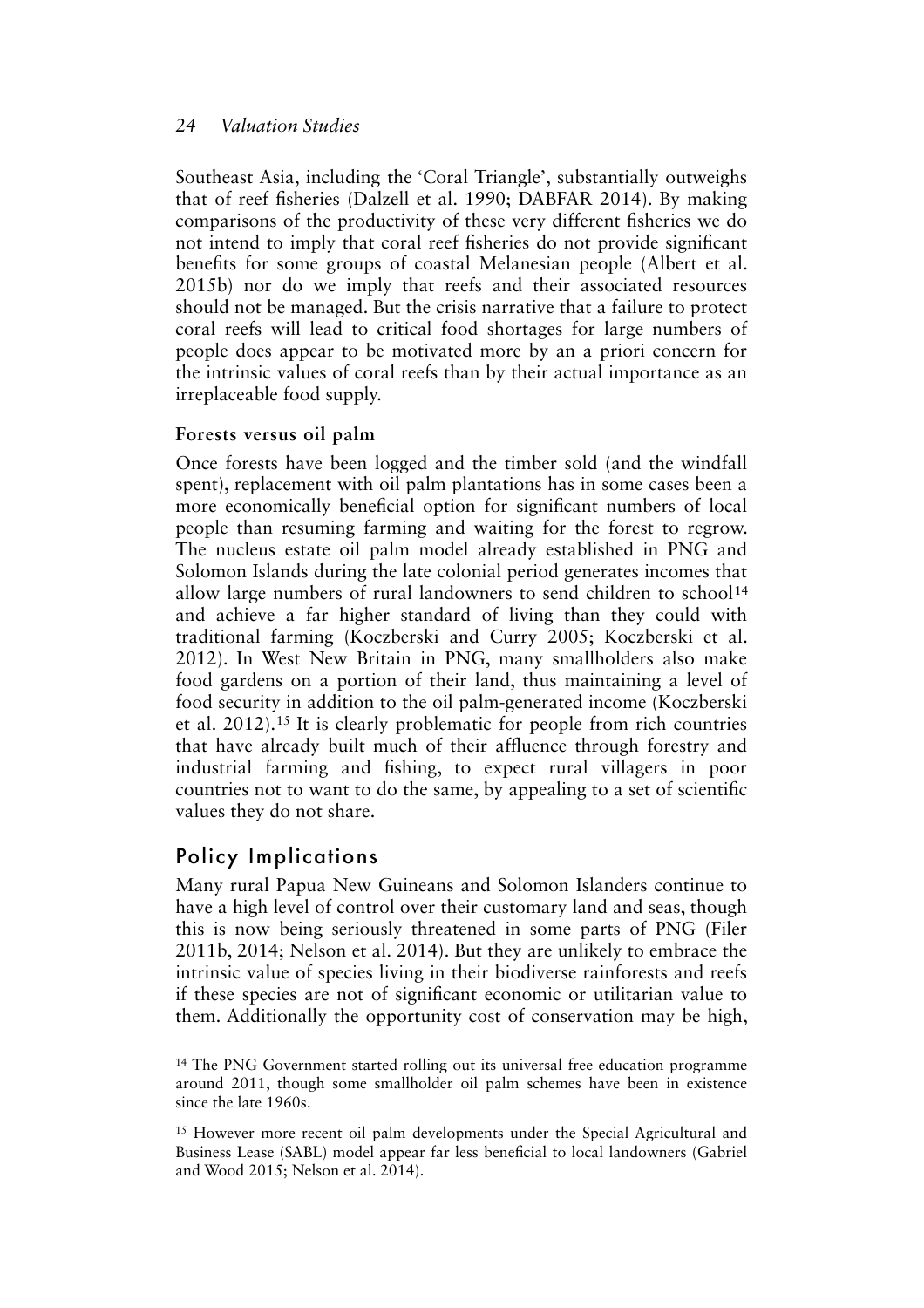given the paucity of government service provision and the availability of more lucrative, though environmentally destructive, economic alternatives.

<span id="page-14-1"></span>It is unlikely that any of the great conservation thinkers of the West needed to worry about earning sufficient income to pay for their children's education and health care, or indeed where their next meal was coming from (Adams 2004; Chapin 2004; Dowie 2011). Would rural Melanesian land and reef owners transform into instant conservationists if they were all miraculously given access to tertiarylevel evolutionary biology courses? There are several other ontological factors that determine the extent to which we are able to prioritize the intrinsic value of species, wealth being perhaps the most important. There are very few conservationists who do not also enjoy disposable incomes and significant amounts of leisure time.<sup>[16](#page-14-0)</sup> The creation of a modern conservationist worldview requires not just acceptance of the evolutionary paradigm, but also a cocoon of affuence that affords a sense of separation from nature, and thus the capacity to objectify and idealize it (Chapin 2004; Ingold 1993). Is it possible for a population of economically marginalized farmers, hunters and fshers in the Solomon Islands and PNG, countries ranked by the UNDP as equal 157th out of 187 on the Human Development Index, to acquire the affuence and education levels of conservationists without frst destroying the biodiversity the conservationists wish them to value? Are development and conservation compatible (Filer 1994; Filer 2004; Keppel et al. 2012; Kinch 2010; McShane et al. 2011; Helden 1998; West 2006)? The imperatives of economic development that dictate transforming the natural environment and social relations into 'fctitious commodities' (i.e. nature into resources, and exchange into labour, respectively: Polanyi 1944; Rist 2007) are at once inimical to the environmentalist agenda while being simultaneously employed by conservation organizations (Igoe and Brockington 2007).

While the mandate for continued economic growth in affuent countries lacks legitimacy (Jackson 2009; Raworth 2012; Wilkinson and Pickett 2009), growth can potentially provide much needed increases in human development indicators (particularly education) and standards of living in Melanesia. This in turn could potentially facilitate some level of fourishing of the same set of values that

<span id="page-14-0"></span><sup>&</sup>lt;sup>16</sup>Religious denomination and political leanings are also important factors. Although a recent Auspol survey (Wyatt and Stolper 2013) showed that, in Australia, agreement with the statement 'Evolution is currently occurring' was higher for university educated respondents (78%) than for those with a high school education (63%), a Pew Research Centre survey in the USA (2013) showed that signifcantly fewer Republican voters (21%) believe in evolution (due to natural processes) than Democrat voters (37%). The Pew survey also showed that fewer white evangelical Protestants (8%) believe in evolution by natural processes than white 'mainline' Protestants (36%) or 'unaffliated' (57%).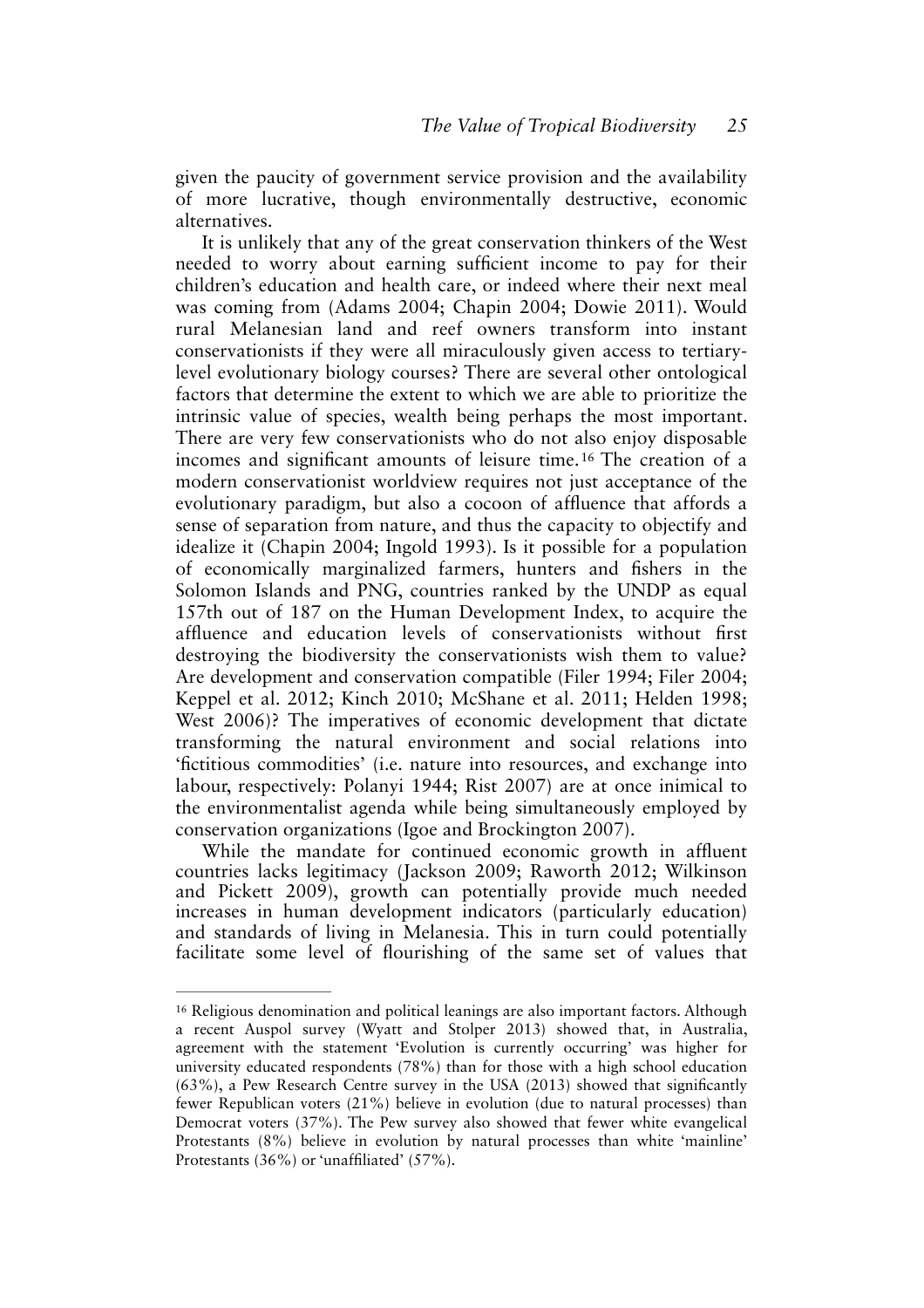motivate western conservationists. We can already see a microcosm of this potentiality among the small number of highly educated and relatively affuent Melanesians who have become dedicated conservationists. But with economies that are dominated by transnational primary resource extractors, and stubbornly high levels of corruption, corporate tax avoidance and capital fight (McKenzie and Baker 2014; McKenzie et al. 2015; Mousseau and Lau 2015), economic growth at present is not only slow, but always seems inevitably to be at the expense of forest and fsheries resources.

Mining, if adequately governed, has at least the potential to deliver signifcant economic benefts, though the contemporary reality is dominated by many negative social and economic impacts (Baines 2015; Filer and Macintyre 2006). Despite producing massive cash fows, mining appears to have largely failed to do much to alleviate poverty and improve service delivery in PNG (Johnson 2012).

<span id="page-15-1"></span>There are many structural difficulties with local, provincial and even national governance institutions that seem to systematically stymie adequate resourcing of education and health. These problems have at least some of their roots in the deep cultural and political divisions that PNG and Solomon Islands inherited when their boundaries were demarcated by former colonial powers, and are unlikely to be solved quickly (Barclay and Kinch 2013; Firth 2006). There is nevertheless much that relatively powerful countries such as Australia can do to stem the immense fnancial haemorrhaging from Solomon Islands and PNG through tax and export/import duty evasion (Allen 2011; Henry 2012; Mousseau and Lau 2015; Shaxson  $2011$ <sup>[17](#page-15-0)</sup> and other forms of illicit financial flows (Palmer 2015). Greater control over, and transparency of, foreign investment in Australian real estate would make it harder for corrupt Melanesian politicians and offcials to hide bribe money and other illicit fnancial fows. Bilateral investment in well-structured institutional reforms to resource ministries could also go a long way to reducing the huge national losses resulting from corrupt dealings with transnational resource extractors. This would enable more complete capture of the economic rent from exported commodities, which could in turn be invested in chronically resource-starved education and health ministries.

# Conclusion

Ultimately, those of us who worry about biodiversity loss anywhere need to work harder at fnding ways of (a) making those with the heaviest ecological footprint bear more of the cost of saving it, and (b) improving economic and human development in poor countries (Raworth 2012). This means moving beyond the neoliberal solutions

<span id="page-15-0"></span> $17$ Shaxson (2011) estimates that, around the so-called 'developing world', for every dollar of aid money that fows in, ten fow out as capital fight, due to, among other things, transfer mispricing of exported commodities and the use of fnancial secrecy jurisdictions (aka tax havens) by transnational corporations.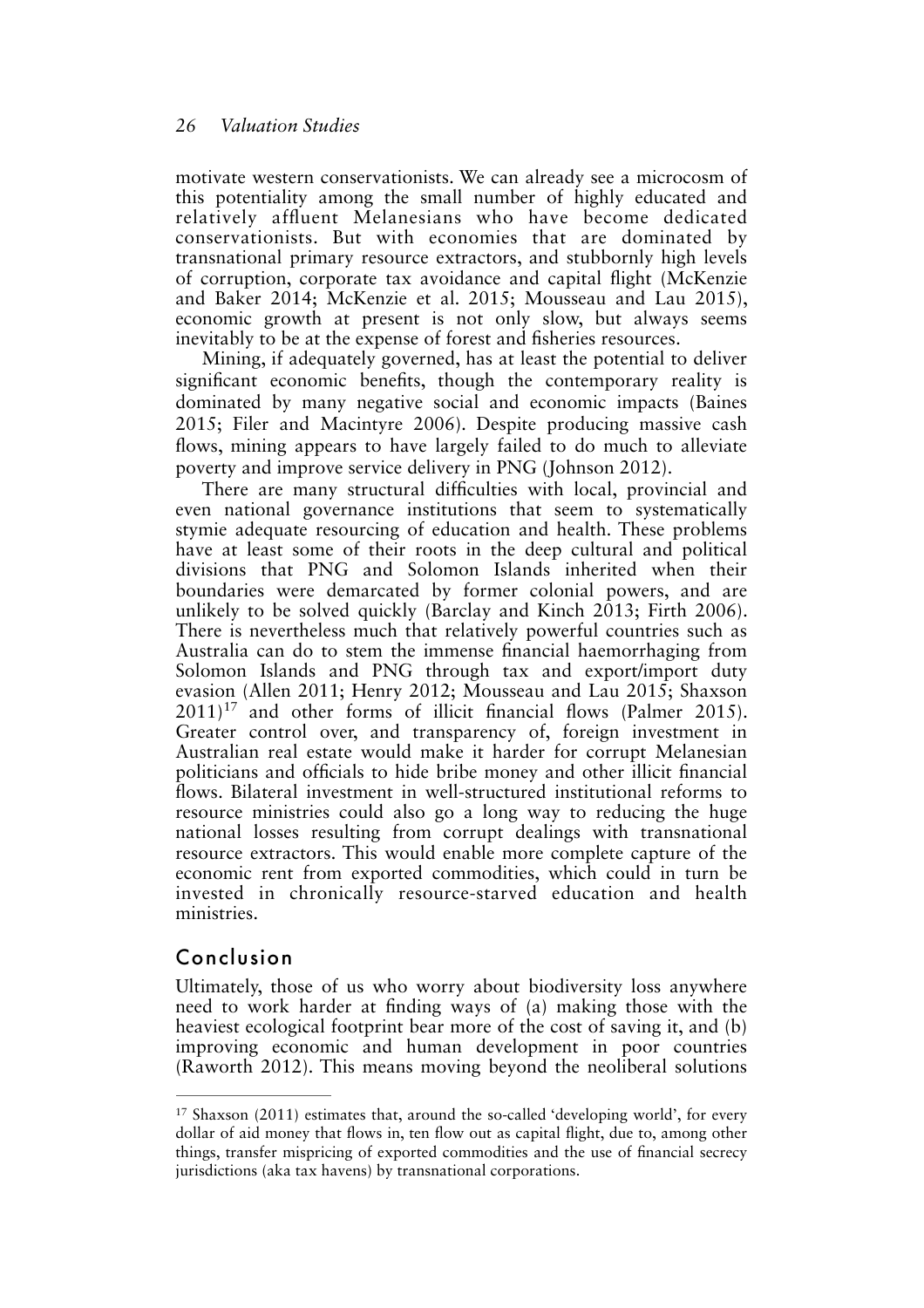long favoured by big environmental non-governmental organizations (NGOs) (Büscher et al. 2012; Igoe and Brockington 2007), which rarely frame environmental destruction or economic inequality in terms of structural violence (Cole 2012; Farmer 2004), or try to confront the global-scale drivers of poverty outlined above. Instead they typically place most of the economic burden of conservation on rural farmers and fshers. These predominantly locally based measures too often constitute some form of austerity for people whose lives are already patently austere. Where so-called win-win solutions are proposed, they frequently embody the same logics of commoditization of both nature and social relations that fan the fames of consumerism and possessive individualism (Foster 2005; Hickel and Khan 2012; Macpherson 1962; Martin 2007), and in turn environmental destruction.

To more effectively proselytize the intrinsic, heritage value of biodiversity to the present-day custodians of Melanesia's tropical rainforests and coral reefs would require, at the very least, a serious commitment to equitable delivery of bottom-up, quality education services by adequately resourcing them. This in turn will require engaging with, among other things, the political economy of transnational resource piracy and the crony capitalist regimes that dominate the economies and manipulate the governments of these countries. It would be encouraging to see the conservation community taking a greater interest in combatting capital fight, including the role of governments of wealthy countries in condoning and legitimating the fnancial secrecy systems that facilitate it. There are many other compelling and culturally well-informed ideas for addressing the complex and formidable challenge of improving economic and human development in Melanesia<sup>[18](#page-16-0)</sup> that also transcend the neoliberal solutions we critique above, but which space precludes discussion of here.

<span id="page-16-1"></span>We conclude that a better understanding of the cultural, economic and historical underpinnings of the fundamental differences between the environmental worldviews of rural Melanesian farmer–fishers and transnational conservationists should lead to more epistemologically aware and less hubristic approaches to biodiversity conservation. Deterministic thinking about the relationship between biodiversity and ecosystem services risks producing project dependency and/or damaging the credibility of otherwise well-meaning interventions and interveners. We also hope that our argument stimulates a greater interest in and commitment to tackling some of the more egregious global drivers of poverty, inequality and underdevelopment in the region.

<span id="page-16-0"></span><sup>&</sup>lt;sup>18</sup>(Allen 2013; Curry and Koczberski 2013; Jolly et al. 2012; Macintyre 2008, 2011, 2012; McCormack and Barclay 2013; Patterson and Macintyre 2011).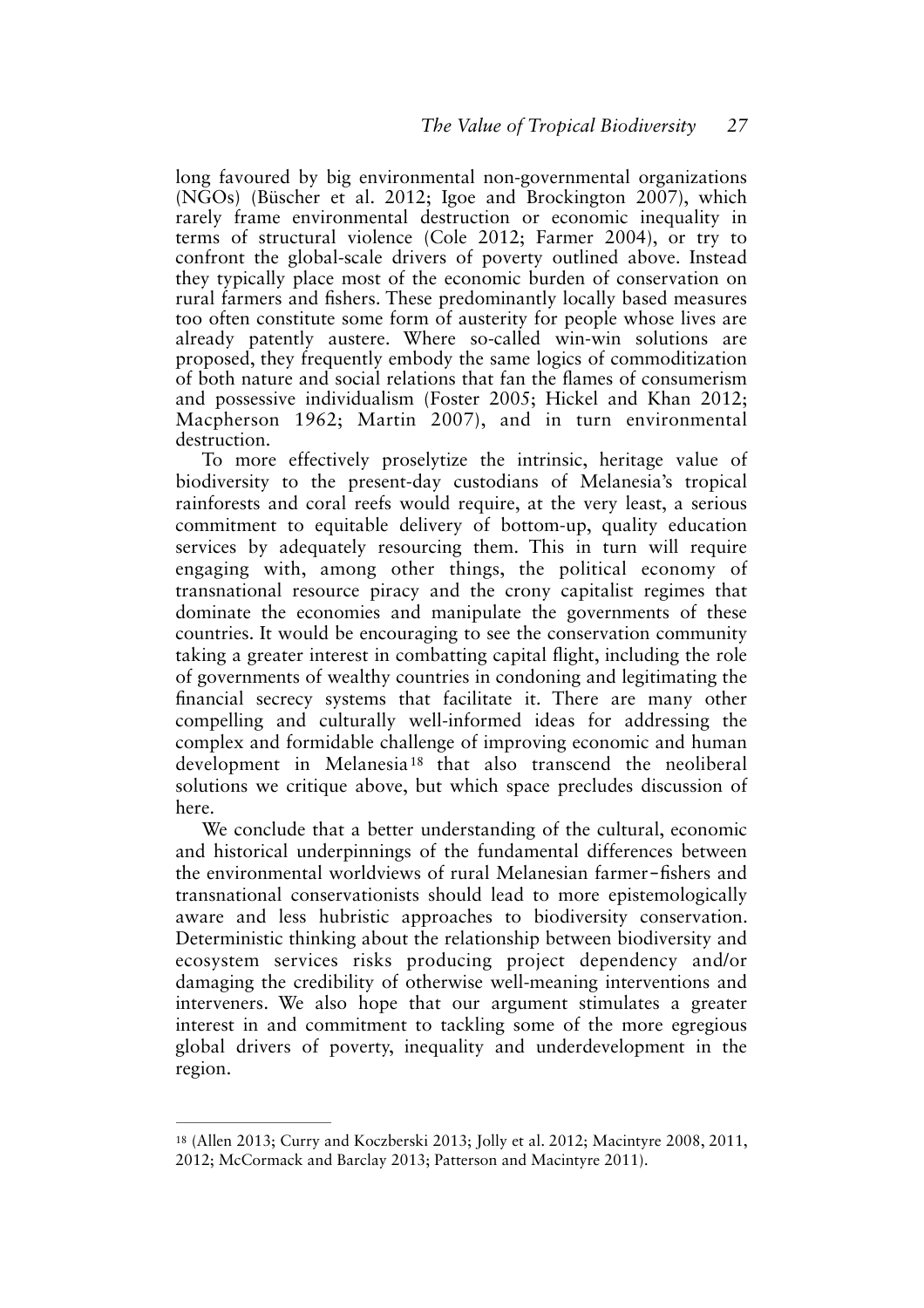**Acknowledgments**. We thank Dr Gina Koczberski for many constructive comments on an earlier draft of this paper, and two anonymous reviewers for useful suggestions and constructive criticism. This paper originated as a talk presented at a conference titled 'Values of Dominance', organized and funded by Dr Steffen Dalsgaard and Professor Ton Otto in Cairns in December 2012. We thank them both for their support, advice and encouragement.

### References

- Adams, William M. 2004. *Against Extinction: The Story of Conservation. London: Earthscan.*
- Albert, Joelle A., Doug Beare, Anee-Maree Schwarz, Simon Albert, Regon Warren, James Teri, Faye Siota, and Neil L. Andrew. 2014. "The Contribution of Nearshore Fish Aggregating Devices (FADs) to Food Security and Livelihoods in Solomon Islands." *Plos One* 9(12). doi: 10.1371/journal.pone.0115386.
- Albert, Simon, Shankar Aswani, Paul L. Fisher, and Joelle Albert. 2015a. "Keeping Food on the Table: Human Responses and Changing Coastal Fisheries in Solomon Islands." *Plos One* 10(7). doi: 10.1371/ journal.pone.0130800.
- Albert, Joelle A., Andrew D. Olds, Simon Albert, Annabelle Cruz-Trinidad, and Anne-Maree Schwarz. 2015b. "Reaping the Reef: Provisioning Services from Coral Reefs in Solomon Islands." *Marine Policy* 62: 244– 251.
- Allen, Mark, Jeff Kinch, and Tim Werner. 2003. "Living Coral Reef Resources of Milne Bay Province, Papua New Guinea." In *A Rapid Marine Biodiversity Assessment of Milne Bay Province, Papua New Guinea—Survey II (2000)*, edited by Gerald R. Allen, Jeff Kinch, Sheila A. McKenna and Pamela Seeto, 56–74. Washington, DC: Conservation International.
- Allen, Matthew. 2011. "The Political Economy of Logging in Solomon Islands." In *The Political Economy of Economic Reform in the Pacifc*, edited by Ron Duncan, 277–302. Manila: Asian Development Bank.
- ———. 2013. "Melanesia's Violent Environments: Towards a Political Ecology of Confict in the Western Pacifc." *Geoforum* 44: 152–161.
- Allen, Matthew G., R. Michael Bourke, and Andrew McGregor. 2009. "Cash Income from Agriculture." In *Food and Agriculture in Papua New Guinea*, 283–424. Canberra, ACT: ANU E Press.
- Baines, Graham. 2015. "Solomon Islands is Unprepared to Manage a Minerals-Based Economy." State, Society and Governance in Melanesia Discussion Paper, Australian National University 2015/6:20.
- Barclay, Kate, and Jeff Kinch. 2013. "Local Capitalisms and Sustainability in Coastal Fisheries: Cases from Papua New Guinea and the Solomon Islands." In *Engaging with Capitalism: Cases from Oceania*, edited by Fiona McCormack and Kate Barclay, 107–138. Bingley, UK: Emerald.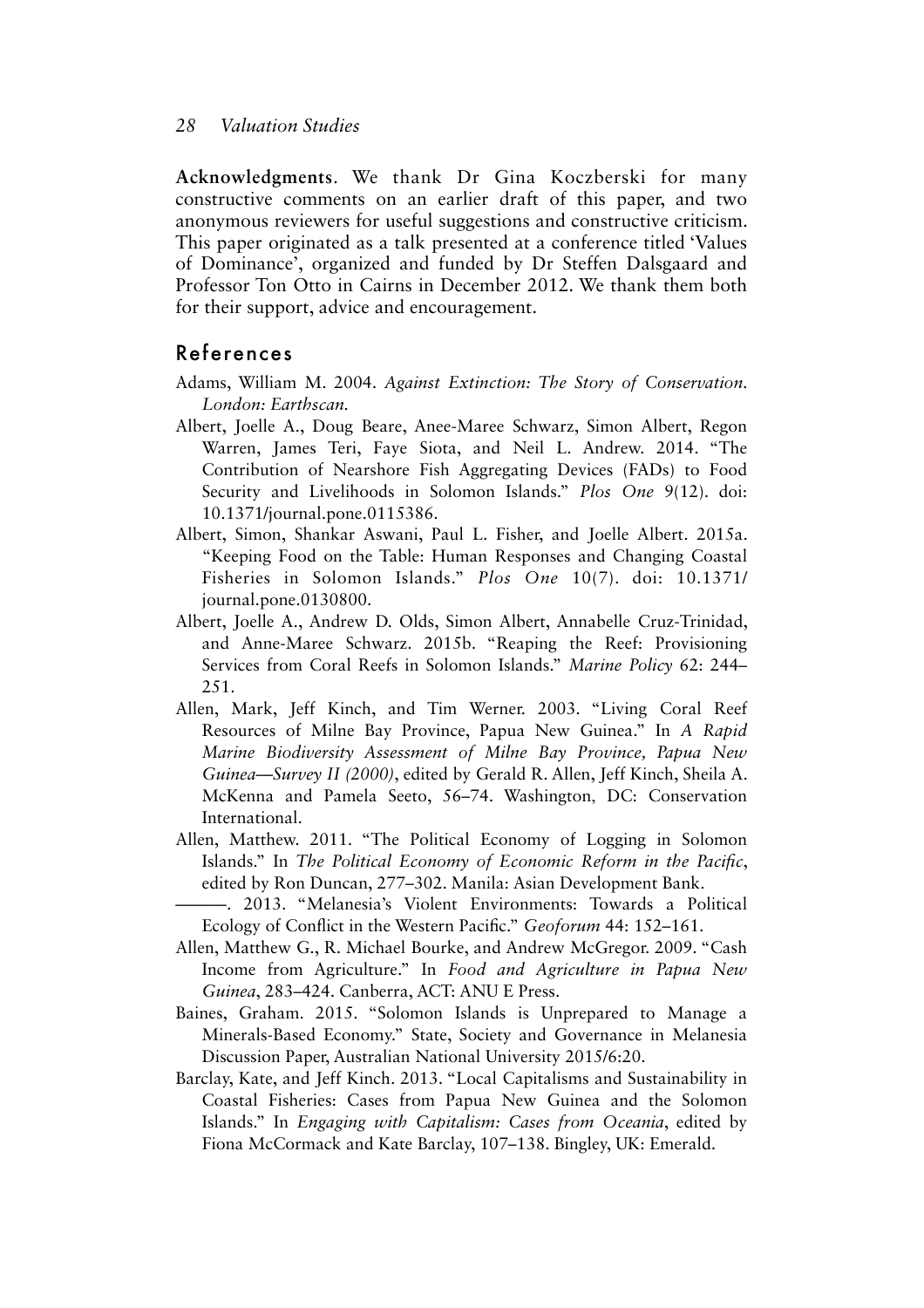- Bennett, Judith A. 1987. Wealth of the Solomons. A History of a Pacifc Archipelago, 1800-1978. Honolulu: University of Hawaii Press.
	- ———. 2000. *Pacifc Forest: A History of Resource Control and Contest in Solomon Islands, c. 1800-1997.* Cambridge: The White Horse Press.
- Benson, Scott R., Tomoharu Eguchi, Dave G. Foley, Karin A. Forney, Helen Bailey, Creusa Hitipeuw, Betuel P. Samber, Ricardo F. Tapilatu, Vagi Rei, Peter Ramohia, John Pita, and Peter H. Dutton. 2011. "Large-Scale Movements And High-Use Areas of Western Pacifc Leatherback Turtles, Dermochelys Coriacea." *Ecosphere* 2(7): 84.
- Berkes, Fikret. 1999. *Sacred Ecology: Traditional Ecological Knowledge and Resource Management.* Philadelphia, PA: Taylor and Francis.
- Berkes, Fikret, Johan Colding, and Carl Folke. 2000. "Rediscovery of Traditional Ecological Knowledge as Adaptive Management." *Ecological Applications* 10(5): 1251–1262.
- Berlin, Brent, Dennis E. Breedlove, and Peter H. Raven. 1973. "General Principles of Classifcation and Nomenclature in Folk Biology." *American Anthropologist* 75: 214–242.
- Birkeland, Charles. 1997. "Symbiosis, Fisheries and Economic Development on Coral Reefs." *Trends in Ecology & Evolution* 12(9): 364–367.
- Bourke, R. Michael. 2009. "History of Agriculture in Papua New Guinea." In *Food and Agriculture in Papua New Guinea*, edited by R. Michael Bourke and Tracy Harwood, 10–26. Canberra, ACT: ANU E Press.
- Bourke, R. Michael, and Tracy Harwood (edited by) 2009. *Food and Agriculture in Papua New Guinea*. Canberra, ACT: ANU E Press.
- Bourke, R. Michael, John Gibson, Alan Quartermain, Kate Barclay, Bryant Allen, and Jean Kennedy. 2009. "Food Production, Consumption and Imports." In *Food and Agriculture in Papua New Guinea*, edited by R. Michael Bourke and Tracy Harwood, 129–192. Canberra, ACT: ANU E Press.
- Bulmer, Ralph N.H. 1967. "Why is the Cassowary Not a Bird? A Problem of Zoological Taxonomy among the Karam of the New Guinea Highlands." *Man (NS)* 2(1): 5–25.
- ———. 1982. "Traditional Conservation Practices in Papua New Guinea." In *Traditional Conservation in Papua New Guinea: Implications for Today*, edited by Louise Morauta, John Pernetta, and William Heaney, 59–77. Boroko, PNG: Institute of Applied Social and Economic Research.
- Büscher, Bram, Sian Sullivan, Katja Neves, Jim Igoe, and Dan Brockington. 2012. "Towards a Synthesized Critique of Neoliberal Biodiversity Conservation." *Capitalism Nature Socialism* 23(2): 4–30.
- Caldwell, John, Bruce Missingham, and Jeff Marck. 2001. *The Population of Oceania in the Second Millennium*. Canberra, ACT: Health Transition Centre, Australian National University.
- Cardinale, Massimiliano, Duto Nugroho, and Patrik Jonson. 2011. "Serial Depletion of Fishing Grounds in an Unregulated, Open Access Fishery." *Fisheries Research* 108(1): 106–111.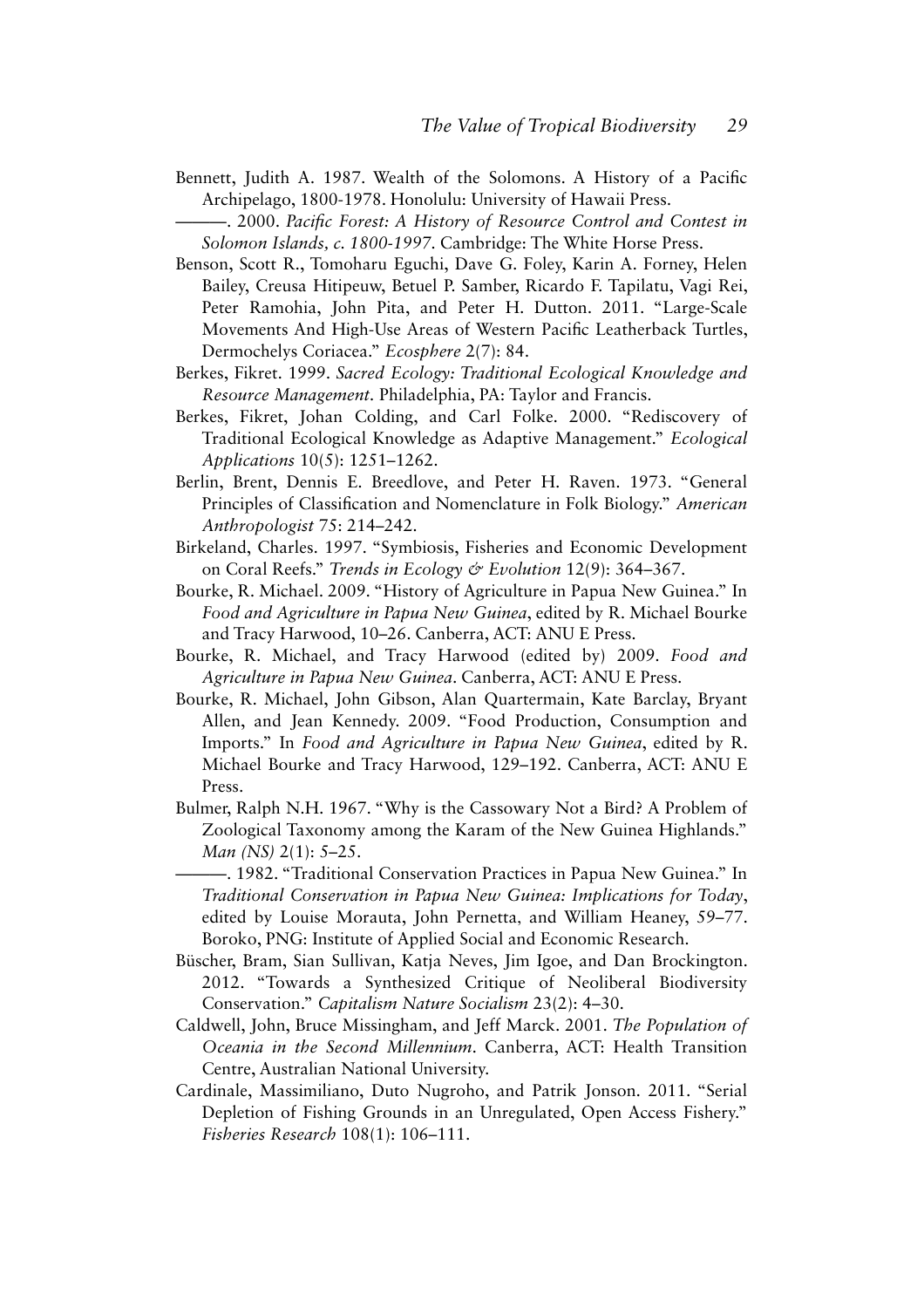- Carrier, James G. 1987. "Marine Tenure and Conservation in Papua New Guinea." In *The Question of the Commons: The Culture and Ecology of Communal Resources*, edited by Bonnie J. McCay and James M. Acheson, 142–167. Tucson, AZ: University of Arizona Press.
- Chapin, Mac. 2004. "A Challenge to Conservationists." *World Watch Magazine* November/December 2004: 17–31.
- Cohen, Philippa, Scotta Tapala, Alik Rikio, Elton Kukiti, Frederick Sori, Zelda Hilly, Timothy J. Alexander, and Simon Foale. 2014. "Developing a Common Understanding of Taxonomy for Fisheries Management in North Vella Lavella, Solomon Islands." *SPC Traditional Marine Resource Management and Knowledge Information Bulletin* 33: 3–12.
- Cole, Teju. 2012. "The White-Saviour Industrial Complex." *The Atlantic magazine*. March 21, 2012. http://www.theatlantic.com/international/ archive/2012/03/the-white-savior-industrial-complex/254843/. Retrieved 9 July 2015.
- Costanza, Robert, and Herman E. Daly. 1992. "Natural Capital and Sustainable Development." *Conservation Biology* 6(1): 37–46.
- Costanza, Robert, Ralph dArge, Rudolph deGroot, Stephen Farber, Monica Grasso, Bruce Hannon, Karin Limburg, Shahid Naeem, Robert V. Oneill, Jose Paruelo, Robert G. Raskin, Paul Sutton, and Marjan vandenBelt. 1997. "The Value of the World's Ecosystem Services and Natural Capital." *Nature* 387(6630): 253–260.
- Cox, Paul A. 2001. "Ensuring Equitable Benefts: The Falealupo Covenant and the Isolation of Anti-Viral Drug Prostratin from a Samoan Medicinal Plant." *Pharmaceutical Biology* 39: 33–40.
- Curry, George N. 1999. "Markets, Social Embeddedness and Precapitalist Societies: The Case of Village Trade Stores in Papua New Guinea." *Geoforum* 30: 285–298.
- Curry, George N., and G. Koczberski. 2012. "Relational Economies, Social Embeddedness and Valuing Labour in Agrarian Change: An Example from the Developing World." *Geographical Research* 50(4): 377–392.
- Curry, George, and Gina Koczberski. 2013. "Development Implications of the Engagement with Capitalism: Improving the Social Returns of Development." In *Engaging with Capitalism: Cases from Oceania*, edited by Fiona McCormack and Kate Barclay, 335–352. Bingley: Emerald.
- Curry, George N., Gina Koczberski, Joachim Lummani, Robert Nailina, Esley Peter, Graham McNally, and Otto Kuaimba. 2015. "A Bridge Too Far? The Infuence of Socio-Cultural Values on the Adaptation Responses of Smallholders to a Devastating Pest Outbreak in Cocoa." *Global Environmental Change* 35: 1–11.
- DABFAR (Department of Agriculture: Bureau of Fisheries and Aquatic Resources). 2014. *Philippine Fisheries Profle 2014.* Diliman, QC: Department of Agriculture: Bureau of Fisheries and Aquatic Resources.
- Dalzell, Paul, and R. A. Ganaden. 1987. "A Review of the Fisheries for Small Pelagic Fishes in Philippine waters." *Philippines Bureau of Fisheries and Aquatic Resources: Technical Paper Series* 10 (1).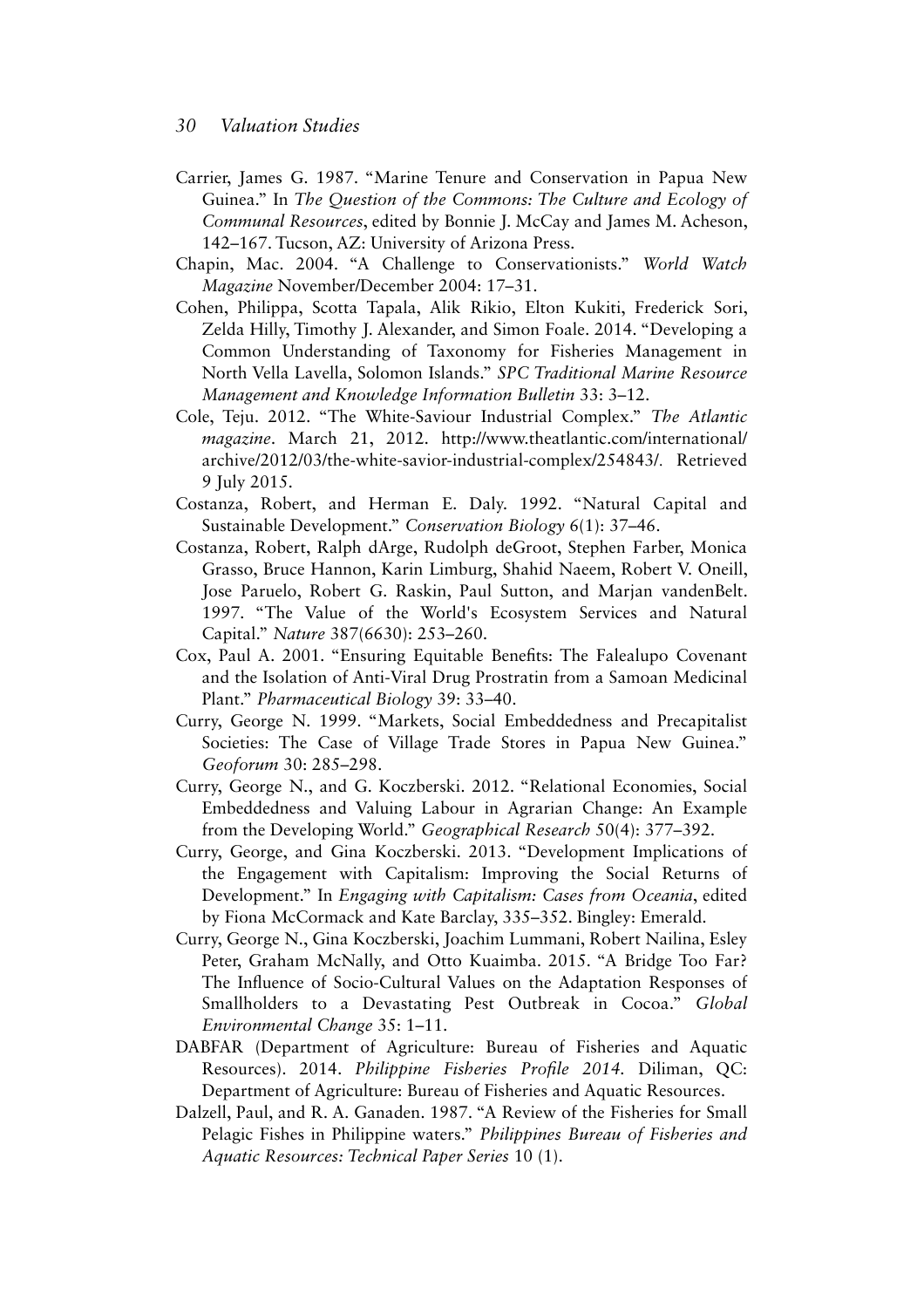- Dalzell, Paul, and D. Pauly. 1990. "Assessment of the Fish Resources of Southeast-Asia, with Emphasis on the Banda and Arafura Seas.""*Netherlands Journal of Sea Research* 25(4): 641–650.
- Dalzell, Paul, P. Corpuz, F. Arce, and R. Ganaden. 1990. "Philippine Small Pelagic Fisheries and Their Management." *Aquaculture and Fisheries Management* 21: 77–94.
- Davis, Anthony, and Kenneth Ruddle. 2010. "Constructing Confdence: Rational Skepticism and Systematic Enquiry in Local Ecological Knowledge Research." *Ecological Applications* 20(3): 880–894.
- Dennett, Glenn, and John Connell. 1988. "Acculturation and Health in the Highlands of Papua New Guinea. Dissent on Diversity, Diets and Development." *Current Anthropology* 29(2): 273–299.
- Denoon, Donald. 1997. "Pacifc Edens? Myths and Realities of Primitive Affuence." In *The Cambridge History of the Pacifc Islanders*, edited by Donald Denoon, 80–118. Cambridge: Cambridge University Press.
- Dowie, Mark. 2011. *Conservation Refugees: The Hundred-Year Confict between Global Conservation and Native Peoples.* Cambridge, MA: The MIT Press.
- Dwyer, Peter D. 1976. "Beetles, Butterfies and Bats: Species Transformation in a New Guinea Folk Classifcation." *Oceania* 46(3): 188–205.
- Dyer, Michelle. 2016. "Eating Money: Narratives of Equality on Customary Land in the Context of Natural Resource Extraction Contests in the Solomon Islands." *The Australian Journal of Anthropology*. doi:10.1111/ taja.12213. doi: 10.1111/taja.12213.
- Farmer, Paul. 2004. "An Anthropology of Structural Violence." *Current Anthropology* 45(3): 305–325.
- Filer, Colin 1994. "The Nature of the Human Threat to Papua New Guinea's Biodiversity Endowment." In *Papua New Guinea Biodiversity Country Study: The Costs and Benefts of Conserving Papua New Guinea's Biodiversity*, edited by N. Sekhran and S. Miller, 187–199. Port Moresby: Papua New Guinea Department of Environment and Conservation, Conservation Resource Centre.
- ———. 2000. "How Can Western Conservationists Talk to Melanesian Landowners about Indigenous Knowledge?" *Resource Management in Asia-Pacifc Working Paper No. 27*. Canberra, ACT: Australian National University.
- ———. 2004. "The Knowledge of Indigenous Desire: Disintegrating Conservation and Development in Papua New Guinea." In *Development and Local Knowledge: New Approaches to Issues in Natural Resources Management, Conservation and Agriculture*, edited by Alan Bicker, Paul Sillitoe, and Johan Pottier, 64–92. London: Routledge.
- ———. 2011a. "Interdisciplinary Perspectives on Historical Ecology and Environmental Policy in Papua New Guinea." *Environmental Conservation* 38(2): 256–269.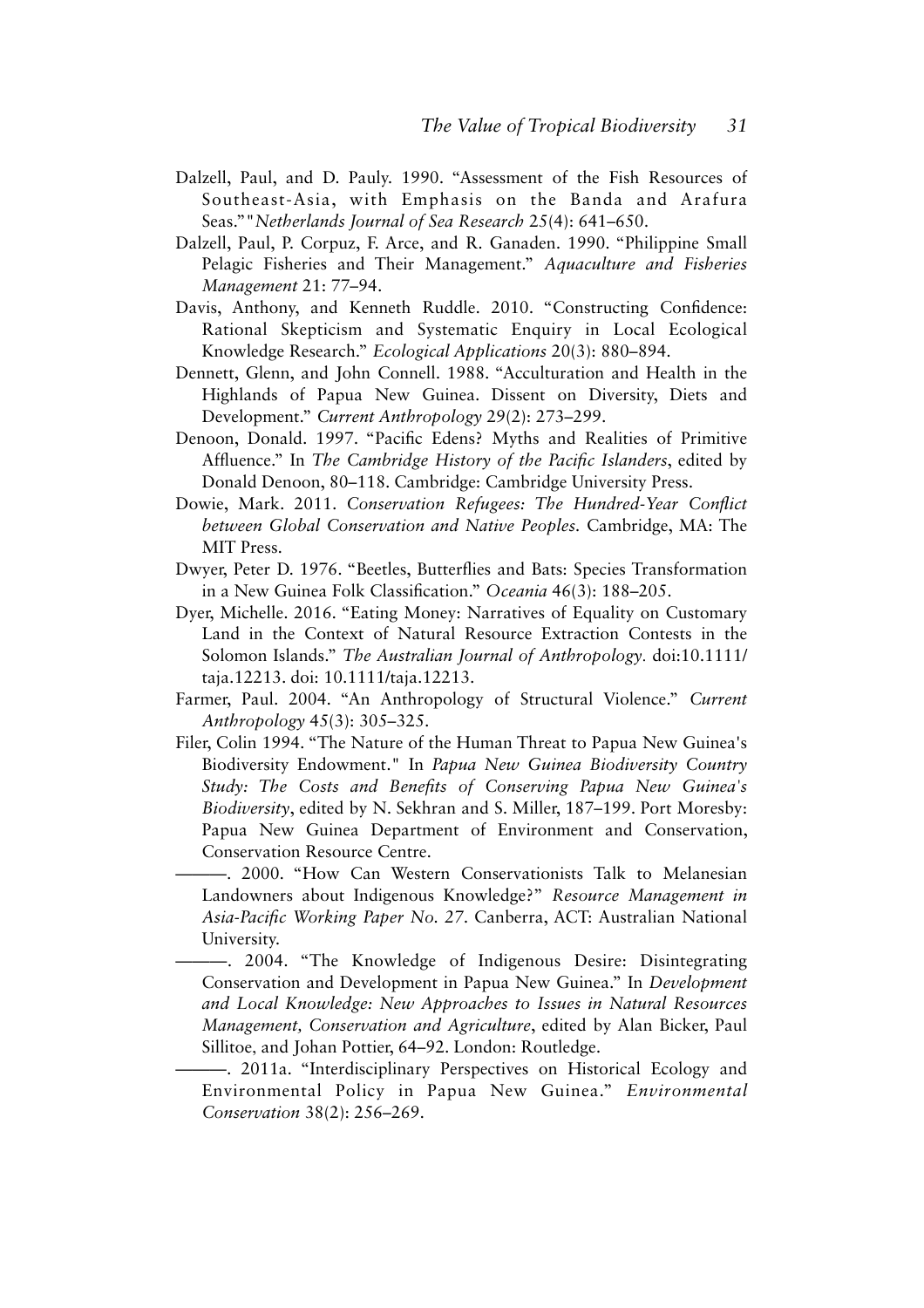———. 2011b. "The New Land Grab in Papua New Guinea: A Case Study from New Ireland Province." *State, Society and Governance in Melanesia Discussion Papers* 2011/12: 1–16.

———. 2014. "The Double Movement of Immovable Property Rights in Papua New Guinea." *Journal of Pacifc History* 49(1): 76–94.

- Filer, Colin, and Martha A. Macintyre. 2006. "Grass Roots and Deep Holes: Community Responses to Mining in Melanesia." *The Contemporary Pacifc* 18(2): 215–231.
- Filer, Colin, and Nikhil Sekhran. 1998. *Loggers, Donors and Resource Owners*: *Policy that Works for Forests and People*, edited by James Mayers, *Series No. 2*. Port Moresby, PNG and London: Papua New Guinea National Research Institute and International Institute for Environment and Development.
- Firth, Stewart. 2006. *Globalisation and Governance in the Pacifc Islands.*  Canberra, ACT: ANU E Press.
- Foale, Simon J. 1998. "What's in a Name? An Analysis of the West Nggela (Solomon Islands) Fish Taxonomy." *SPC Traditional Marine Resource Management and Knowledge Information Bulletin* 9: 2–19.

———. 2001. "'Where's Our Development?' Landowner Aspirations and Environmentalist Agendas in Western Solomon Islands." *The Asia Pacifc Journal of Anthropology* 2(2): 44–67.

———. 2005. *Sharks, Sea Slugs and Skirmishes: Managing Marine and Agricultural Resources on Small, Overpopulated Islands in Milne Bay, PNG*. Canberra, ACT: Resource Management in Asia Pacifc Program, The Australian National University.

- Foale, Simon J., and Martha A. Macintyre. 2005. "Green Fantasies: Photographic Representations of Biodiversity and Ecotourism in the Western Pacifc." *Journal of Political Ecology* 13: 1–22.
- Foale, Simon J., and Bruno Manele. 2004. "Social and Political Barriers to the Use of Marine Protected Areas for Conservation and Fishery Management in Melanesia." *Asia Pacifc Viewpoint* 45(3): 373–386.
- Foale, Simon, Philippa Cohen, Stephanie Januchowski, Amelia Wenger, and Martha Macintyre. 2011. "Tenure and Taboos: Origins and Implications for Fisheries in the Pacifc." *Fish and Fisheries* 12(4): 357–369.
- Foster, Robert J. 2005. "Commodity Futures: Labour, Love and Value." *Anthropology Today* 21(4): 8–12.
- Gabriel, Jennifer, and Michael Wood. 2015. "The Rimbunan Hijau Group in the Forests of Papua New Guinea." *Journal of Pacifc History*. 50 (3): 322-343.
- Gay, Daniel. 2009. *Solomon Islands Diagonostic Trade Integration Study*. Honiara, SI: Ministry of Foreign Affairs and External Trade.
- Geertz, Clifford. 1969. "Two Types of Ecosystems." In *Environment and Cultural Behaviour: Ecological Studies in Cultural Anthropology,* edited by Andrew P. Vayda, 3–28. New York, NY: Natural History Press.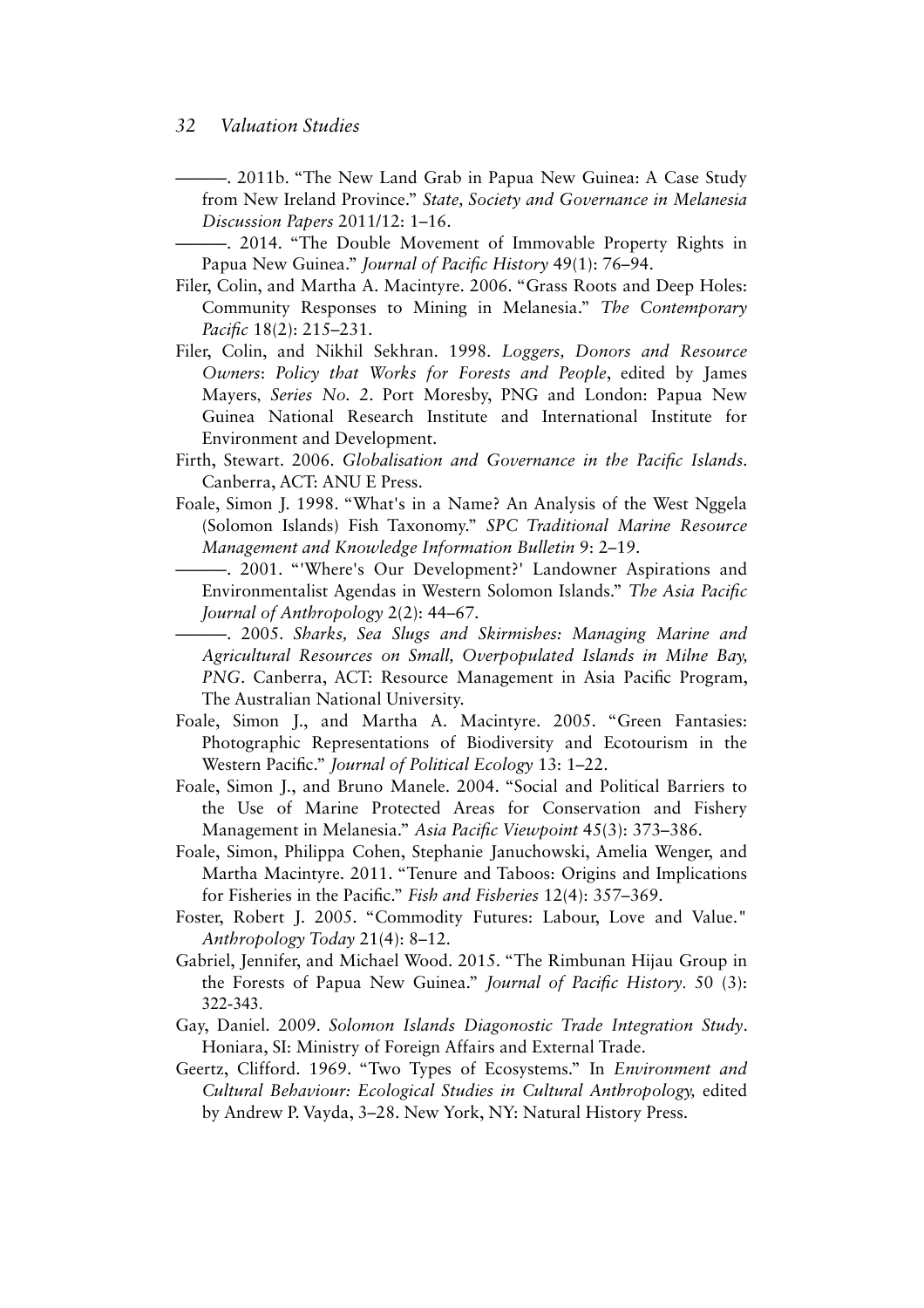- Gegeo, David., and Karen Ann Watson-Gegeo. 2002. "Whose Knowledge? Epistemological Collisions in Solomon Islands Community Development." *The Contemporary Pacifc* 14(2): 377–409.
- Gehrke, Peter C. 2007. *A Comparative Analysis of Coastal Fishery Food Webs in the Great Barrier Reef region.* Sydney: NSW: Commonwealth Scientifc and Industrial Research Organisation (CSIRO).
- Goto, Akira. 1996. "Lagoon Life among the Langalanga, Malaita Island, Solomon Islands." In *Coastal Foragers in Transition*, edited by Tomoya Akimichi, 11–54. Osaka: National Museum of Ethnology.
- Green, Alison, Paul Lokani, William Atu, Peter Ramohia, P. Thomas, and J. Almany. 2006. S*olomon Islands Marine Assessment: Technical Report of Survey Conducted May 13 to June 17, 2004.* Brisbane, QLD: The Nature Conservancy.
- Grove, Richard H. 1990. "The Origins of Environmentalism." *Nature* 345 (3 May 1990): 11–14.
- Grove, Richard H. 1995. *Green Imperialism: Colonial Expansion, Tropical Island Edens and the Origins of Environmentalism, 1600-1860.* Cambridge: Cambridge University Press.
- Helden, Flip van. 1998. *Between Cash and Conviction. The Social Context of the Bismark-ramu Integrated Conservation and Development Project.* Port Moresby, PNG: National Research Institute.
- Henderson, C.P., and I.R. Hancock. 1988. *A Guide to the Useful Plants of the Solomon Islands*. Honiara, SI: Research Department, Ministry of Agriculture and Lands.
- Henry, James S. 2012. *The Price of Offshore Revisited*. Online: Tax Justice Network. July 2012. http://www.taxjustice.net/wp-content/uploads/ 2014/04/Price\_of\_Offshore\_Revisited\_120722.pdf
- Hickel, Jason, and Arsalan Khan. 2012. "The Culture of Capitalism and the Crisis of Critique." *Anthropological Quarterly* 85(1): 203–227.
- Hooper, D. U., F. S. Chapin, J. J. Ewel, A. Hector, P. Inchausti, S. Lavorel, J. H. Lawton, D. M. Lodge, M. Loreau, S. Naeem, B. Schmid, H. Setala, A. J. Symstad, J. Vandermeer, and D. A. Wardle. 2005. "Effects of Biodiversity on Ecosystem Functioning: A Consensus of Current Knowledge.""*Ecological Monographs* 75(1): 3–35.
- Hviding, Edvard. 2005. *Reef and Rainforest: An Environmental Encyclopedia of Marovo Lagoon, Solomon Islands / Kiladi oro vivineidi ria tingitonga pa idere oro pa goana pa Marovo,* 2nd ed. Paris: UNESCO —LINKS.
	- ———. 2015. "Big Money in the Rural: Wealth and Dispossession in Western Solomons Political Economy." *Journal of Pacifc History* 50(4): 473–485.
- Hviding, Edvard, and Tim Bayliss-Smith. 2000. *Islands of Rainforest: Agroforestry, Logging and Ecotourism in Solomon Islands.* Aldershot: Ashgate.
- Igoe, James, and Dan Brockington. 2007. "Neoliberal Conservation: A Brief Introduction." *Conservation and Society* 5(4): 424–470.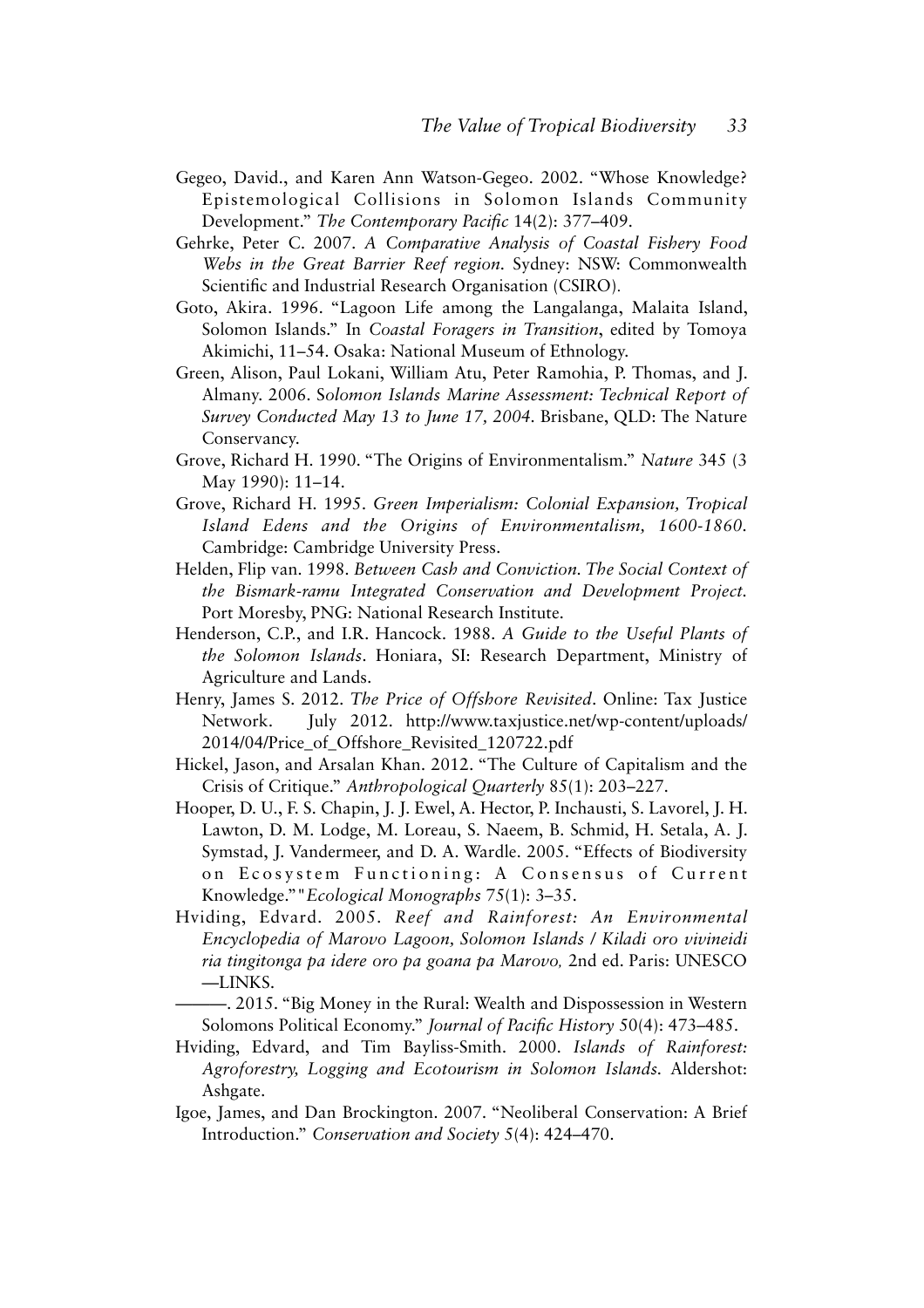- Ingold, Tim. 1993. "Globes and Spheres: The Topology of Environmentalism. In *Environmentalism: The View From Anthropology*, edited by Kay Milton, 30–43. London: Routledge.
- Jacka, Jerry. 2010. "The Spirits of Conservation: Ecology, Christianity, and Resource Management in Highlands Papua New Guinea." *Journal for the Study of Religion, Nature and Culture* 4(1): 24–47.
- Jackson, Tim. 2009. *Prosperity without Growth: Economics for a Finite Planet.* London: Earthscan.
- Johannes, Robert E. 1978. "Traditional Marine Conservation Methods in Oceania and Their Demise." *Annual Review of Ecology and Systematics* 9: 349–364.
- Johnson, Peter. 2012. *Lode Shedding: A Case Study of the Economic Benefts to the Landowners, the Provincial Government and the State from the Porgera Gold Mine. Background and Financial Flows from the Mine.* Port Moresby, PNG: National Research Institute.
- Jolly, Margaret, Christine Stewart, and Caroline Baker 2012. *Engendering Violence in Papua New Guinea*. Canberra, ACT: ANU E Press.
- Keppel, Gunnar, Clare Morrison, Dick Watling, Marika V. Tuiwawa, and Isaac A. Rounds. 2012. "Conservation in Tropical Pacifc Island Countries: Why Most Current Approaches Are Failing." *Conservation Letters* 5(4): 256–265.
- KIBCA (Kolombangara Biodiversity and Conservation Association). n.d. "Connections between the Environment and the Bible." Kolombangara Island, SI: Kolombangara Biodiversity and Conservation Association (unpublished Information Sheet).
- Kinch, Jeff. 2006. *A Socio-Economic Assessment of the Huon Coast Leatherback Turtle Nesting Beach Projects (Labu Tale, Busama, Lababia and Paiawa), Morobe Province, Papua New Guinea.* Honolulu: Western Pacifc Regional Fisheries Management Council.
	- ———. 2010. I*ntegrated Coastal and Marine Resource Management in Papua New Guinea: A Review of Lessons and Best Practices.* Apia, Samoa: Secretariat of the Pacifc Regional Environment Program.
- Kinch, Jeff, and Elizabeth A. Burgess. 2009. "An Assessment of the Trade in Hawksbill Turtles in Papua New Guinea." *TRAFFIC Bulletin* 22(2): 62– 72.
- Kirch, Patrick. 1997. "Microcosmic Histories: Island Perspectives on Global Change." *American Anthropologist* 99(1): 30–42.
- Kirch, Patrick V., and Douglas E. Yen. 1982. *Tikopia: The Prehistory and Ecology of a Polynesian Outlier.* Honolulu: Bishop Museum Press.
- Koczberski, Gina, and George N. Curry. 2005. "Making a Living: Land Pressures and Changing Livelihood Strategies among Oil Palm Settlers in Papua New Guinea." *Agricultural Systems* 85(3): 324–339.
- Koczberski, Gina, George N. Curry, and Veronica Bue. 2012. "Oil Palm, Food Security and Adaptation among Smallholder Households in Papua New Guinea." *Asia Pacifc Viewpoint* 53(3): 288–299.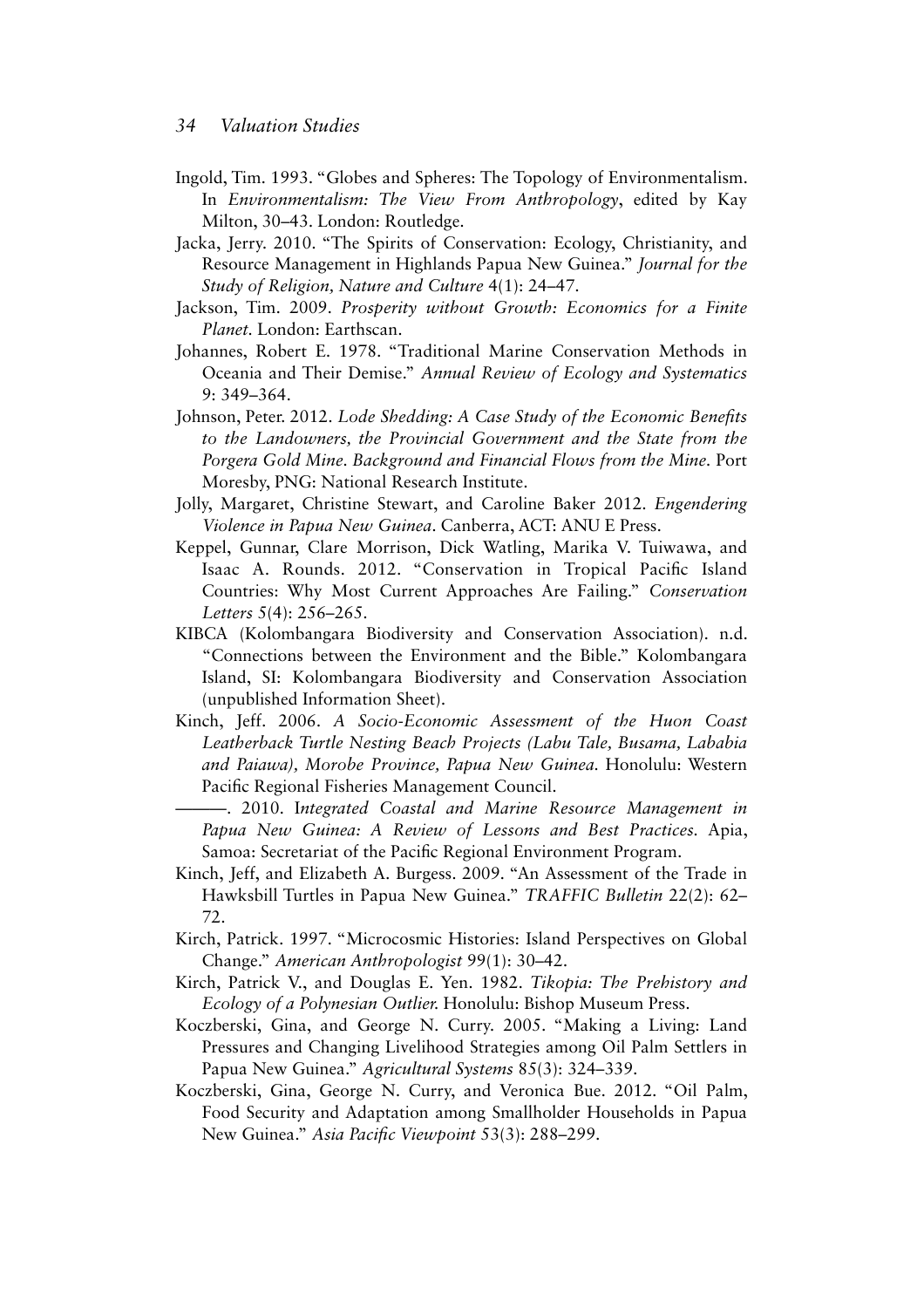- Kwa'iloloa, Michael, and Ben Burt. 2001. *Na Masu'u kia 'i Kwara'ae* [Our Forest of Kwara'ae]. London: British Museum Press.
- Levinson, Stephen C. 2008. "Landscape, Seascape and the Ontology of Places on Rossel Island, Papua New Guinea." *Language Sciences* 30(2–3): 256– 290.
- McCormack, Fiona, and Kate Barclay. 2013. *Engaging with Capitalism: Cases From Oceania*. Bingley: Emerald.
- McDougall, Debra. 2005. "The Unintended Consequences of Clarifcation: Development, Disputing, and the Dynamics of Community in Ranongga, Solomon Islands." *Ethnohistory* 52(1): 81–109.
- Macintyre, Martha A. 2008. "Police and Thieves, Gunmen and Drunks: Problems with Men and Problems with Society in Papua New Guinea." *Australian Journal of Anthropology* 19(2): 179–193.
	- ———. 2011. "Money Changes Everything: Papua New Guinean Women in the Modern Economy." In *Managing Modernity in the Western Pacifc*, edited by Mary Patterson and Martha Macintyre, 90–120. St. Lucia: University of Queensland Press.
	- ———. 2012. "Gender Violence in Melanesia and the Problem of Millennium Development Goal No. 3." In *Engendering Violence in Papua New Guinea*, edited by Margaret Jolly and Christine Stewart, 239–266. Canberra, ACT: ANU E Press.
- Macintyre, Martha A., and Simon J. Foale. 2004. "Global Imperatives and Local Desires: Competing Economic and Environmental Interests in Melanesian Communities." In *Globalisation and Culture Change in the Pacifc Islands*, edited by Victoria Lockwood, 149–164. Upper Saddle River, NJ: Pearson Prentice Hall.
	- ———. 2013."Science, Traditional Ecological Knowledge and Anthropology: Managing the Impacts of Mining in Papua New Guinea." *Collaborative Research* 6: 399–418.
- McKenzie, Nick, and Richard Baker. 2014. "PNG Prime Minister Peter O'Neill served with arrest warrant related to fraud allegations." *Sydney Morning Herald*. Sydney: Fairfax Media. June 16, 2014. http:// www.smh.com.au/world/png-prime-minister-peter-oneill-served-witharrest-warrant-related-to-fraud-allegations-20140616-3a7fm.html.
- McKenzie, Nick, Richard Baker, and John Garnaut. 2015. "Steering corrupt cash into Australia from PNG: A how-to guide." *Sydney Morning Herald*. June 24, 2015. http://www.smh.com.au/national/steering-corrupt-cashinto-australia-from-png-a-howto-guide-20150622-ghv1sx.html
- Macpherson, Crawford Brough. 1962. "Possessive Individualism and Liberal Democracy." In *The Political Theory of Possessive Individualism*. Clarendon Press. Pages 46-69.
- McShane, Thomas O., Paul D. Hirsch, Tran Chi Trung, Alexander N. Songorwa, Ann Kinzig, Bruno Monteferri, David Mutekanga, Hoang Van Thang, Juan Luis Dammert, Manuel Pulgar-Vidal, Meredith Welch-Devine, J. Peter Brosius, Peter Coppolillo, and Sheila O'Connor. 2011.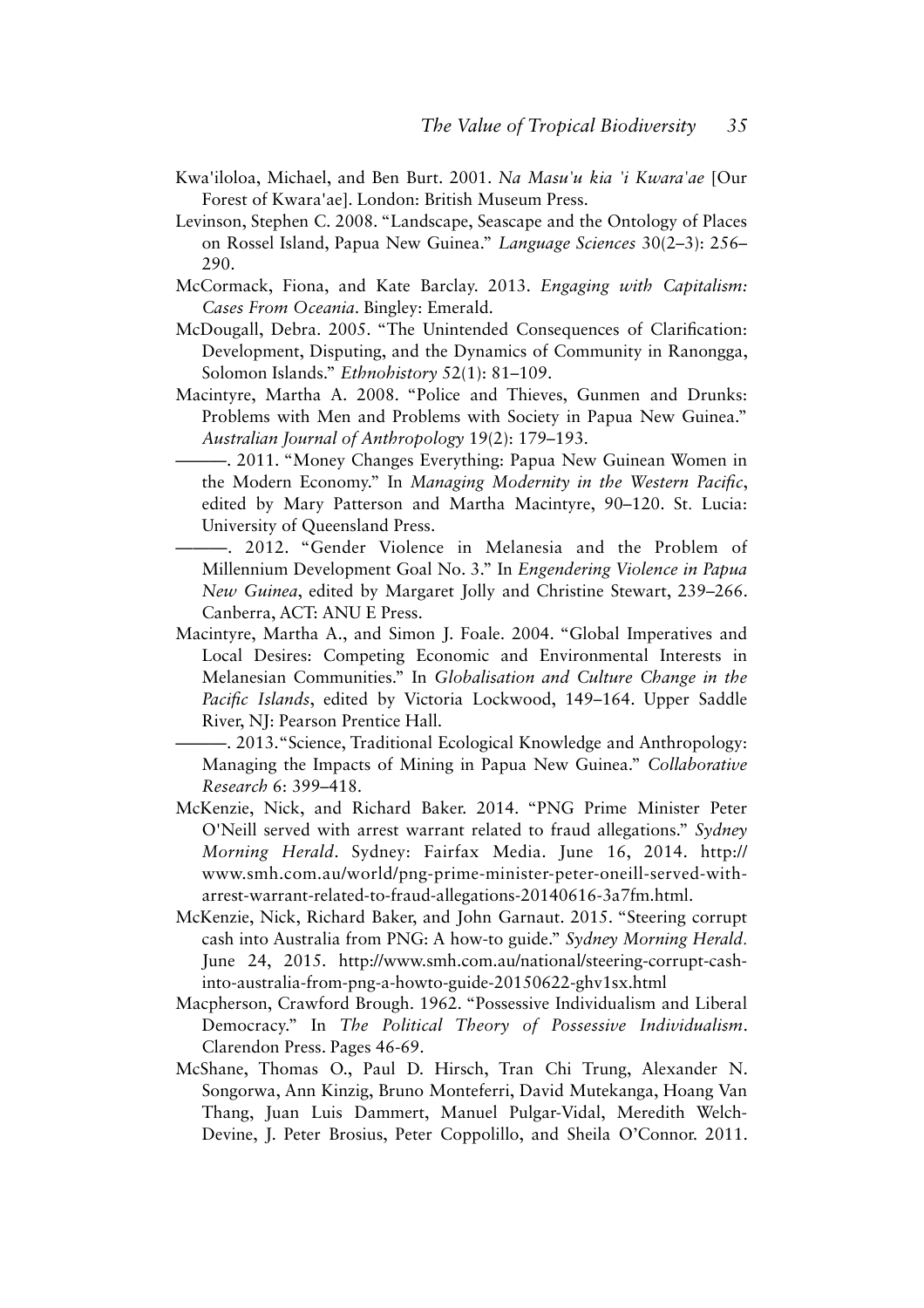"Hard Choices: Making Trade-Offs between Biodiversity Conservation and Human Well-Being." *Biological Conservation* 144(3): 966–972.

Majnep, Ian Saem, and Ralph Bulmer. 1977. *Birds of My Kalam Country*. Auckland: Auckland University Press.

———. 2007. Animals the Ancestors Hunted: An Account of the Wild Mammals of the Kalam Area, Papua New Guinea, edited by Robin Hide and Andrew Pawley. Adelaide, SA: Crawford House.

- Martin, Keir. 2007. "Your Own Buai You Must Buy: The Ideology of Possessive Individualism in Papua New Guinea." *Anthropological Forum* 17(3): 285–298.
- Milton, Kay. 2002. Loving Nature: Towards an Ecology of Emotion. London: Routledge.
- Moore, Clive. 2008. "Pacifc View: The Meaning of Governance and Politics in the Solomon Islands." *Australian Journal of International Affairs* 62(3): 386–407.
- Mora, Camilo, Octavio Aburto-Oropeza, Arturo Ayala Bocos, Paula M. Ayotte, Stuart Banks, Andrew G. Bauman, Maria Beger, Sandra Bessudo, David J. Booth, Eran Brokovich, Andrew Brooks, Pascale Chabanet, Joshua E. Cinner, Jorge Cortés, Juan J. Cruz-Motta, Amilcar Cupul Magaña, Edward E. DeMartini, Graham J. Edgar, David A. Feary, Sebastian C. A. Ferse, Alan M. Friedlander, Kevin J. Gaston, Charlotte Gough, Nicholas A. J. Graham, Alison Green, Hector Guzman, Marah Hardt, Michel Kulbicki, Yves Letourneur, Andres López Pérez, Michel Loreau, Yossi Loya, Camilo Martinez, Ismael Mascareñas-Osorio, Tau Morove, Marc-Olivier Nadon, Yohei Nakamura, Gustavo Paredes, Nicholas V. C. Polunin, Morgan S. Pratchett, Héctor Reyes Bonilla, Fernando Rivera, Enric Sala, Stuart A. Sandin, German Soler, Rick Stuart-Smith, Emmanuel Tessier, Derek P. Tittensor, Mark Tupper, Paolo Usseglio, Laurent Vigliola, Laurent Wantiez, Ivor Williams, Shaun K. Wilson, and Fernando A. Zapata. 2011. "Global Human Footprint on the Linkage between Biodiversity and Ecosystem Functioning in Reef Fishes." *PLoS Biol* 9(4): e1000606.
- Mousseau, Frédéric, and Peiley Lau. 2015. *The Great Timber Heist: The Logging Industry In Papua New Guinea.* Oakland, CA: Oakland Institute.
- Nelson, P.N., J. Gabriel, C. Filer, M. Banabas, J. A. Sayer, G. N. Curry, G. Koczberski, and O. Venter. 2014. "Oil Palm and Deforestation in Papua New Guinea." *Conservation Letters* 7(3): 188–195.
- Oczkowski, Autumn J., Scott W. Nixon, Stephen L. Granger, Abdel Fattah M. El-Sayed, and Richard A. McKinney. 2009. "Anthropogenic Enhancement of Egypt's Mediterranean Fishery." *Proceedings of the National Academy of Sciences of the United States of America* 106(5): 1364–1367.
- Osmond, Meredith, Andrew Pawley, and Malcolm Ross. 2003. "The Seascape." In *The Lexicon of Proto Oceanic, Vol. 2: The Physical Environment*, edited by Malcolm Ross, Andrew Pawley, and Meredith Osmond, 87–113. Canberra, ACT: Pacifc Linguistics.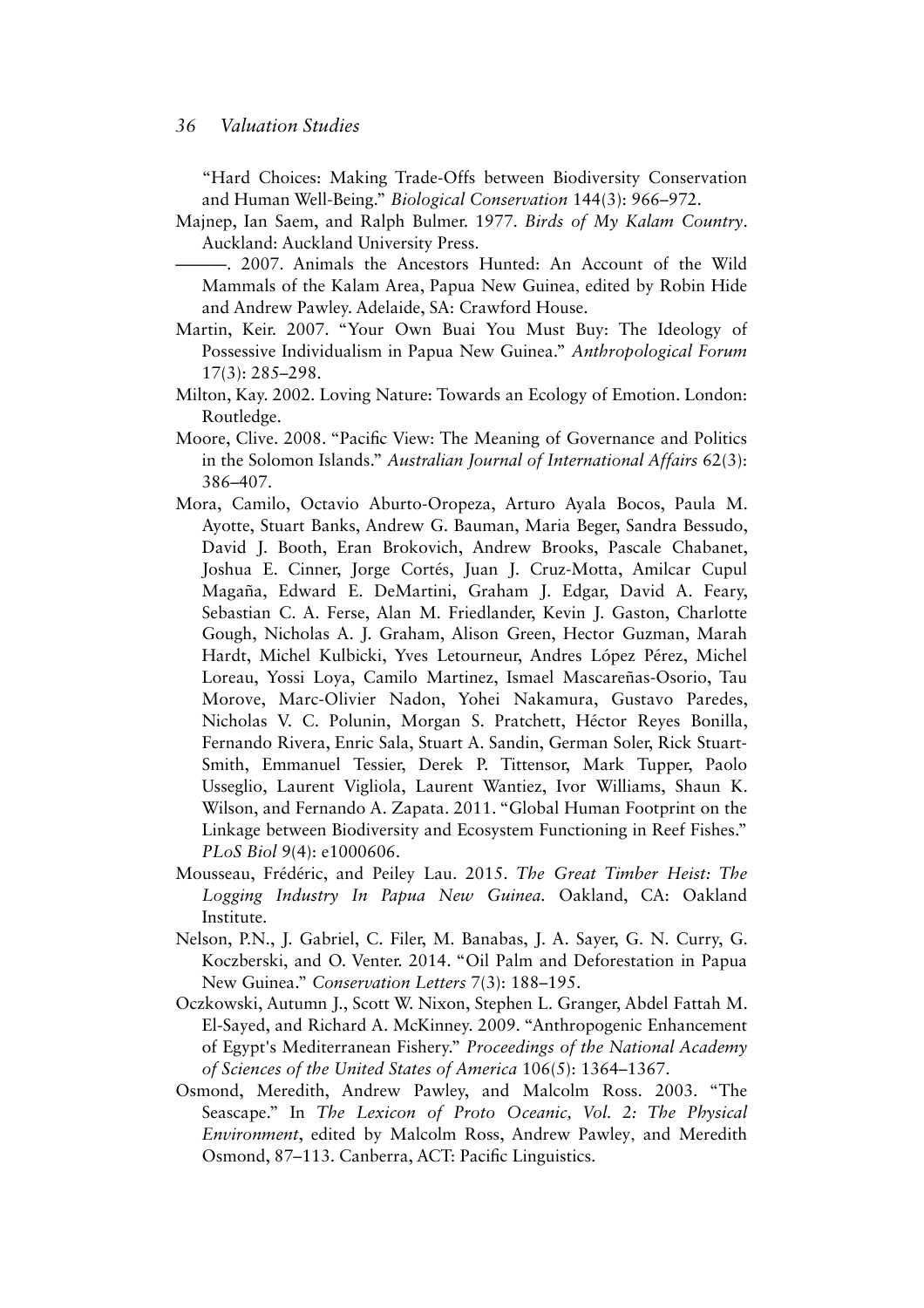- Palmer, Meggie. 2015. "Dirty Money: How corrupt PNG cash is reaching Australia." *Dateline*: SBS. Airdate: June 23, 2015. http://www.sbs.com.au/ news/dateline/story/dirty-money-how-corrupt-png-cash-reachingaustralia.
- Panoff, Francoise. 1969. "Some Facets of Maenge Horticulture." *Oceania* 40(1): 20–31.
- Patterson, Mary, and Martha Macintyre. 2011. *Managing Modernity in the Western Pacifc*. St Lucia: University of Queensland Press.
- Peekel, P. Gerhard. 1984. *Flora of the Bismarck Archipelago for Naturalists*. Lae, PNG: Office of Forests, Division of Botany.
- Pew Research Center. 2013. "Public's Views on Human Evolution." *Online: Pew Research Center.* December 30, 2013. http://www.pewforum.org/ 2013/12/30/publics-views-on-human-evolution/. Retrieved 25 July 2015.
- Polanyi, Karl. 1944. The Great Transformation: The Political and Economic Origins of Our Time. Boston, MA: Beacon Press.
- Polunin, Nicholas V.C. 1984. "Do Traditional Marine 'Reserves' Conserve? A View of Indonesian and New Guinean Evidence." In *Maritime Institutions in the Western Pacifc*, edited by Kenneth Ruddle and Tomoya Akimichi, 267–283. Osaka: National Museum of Ethnology.
- Porter, Doug, and Matthew Allen. 2015. "The Political Economy of the Transition from Logging to Mining in Solomon Islands." *State, Society and Governance in Melanesia Discussion Paper,* Australian National University (2015/12): 16.
- Raworth, Kate. 2012. *A Safe and Just Space for Humanity: Can We Live within the Doughnut?* Oxford: Oxfam. https://www.oxfam.org/en/ research/safe-and-just-space-humanity.
- Rist, Gilbert. 2007. "Development as a Buzzword." *Development in Practice* 17(4–5): 485–491.
- Robbins, J. 1995. "Dispossessing the Spirits: Christian Transformations of Desire and Ecology among the Urapmin of Papua New Guinea." *Ethnology* 34(3): 211–224.
	- ———. 2004. *Becoming Sinners: Christianity and Moral Torment in a Papua New Guinea Society.* Berkeley, CA: University of California Press.
- Rockstrom, Johan, W. Steffen, K. Noone, A. Persson, F. S. Chapin, E. F. Lambin, T. M. Lenton, M. Scheffer, C. Folke, H. J. Schellnhuber, B. Nykvist, C. A. de Wit, T. Hughes, S. van der Leeuw, H. Rodhe, S. Sorlin, P. K. Snyder, R. Costanza, U. Svedin, M. Falkenmark, L. Karlberg, R. W. Corell, V. J. Fabry, J. Hansen, B. Walker, D. Liverman, K. Richardson, P. Crutzen, and J. A. Foley. 2009. "A Safe Operating Space for Humanity." *Nature (London)* 461(7263): 472–475.
- Roeger, Jessica J. 2013. *The Production of the Small Pelagic Fishery in Langalanga Lagoon, Solomon Islands, and its Contribution to Food Security.* B.Sc. Honours Dissertation, School of Marine and Tropical Biology, James Cook University. 80pp.
- Roeger, Jessica, Simon Foale, and Marcus Sheaves. 2016. "When 'Fishing down the Food Chain' Results in Improved Food Security: Evidence from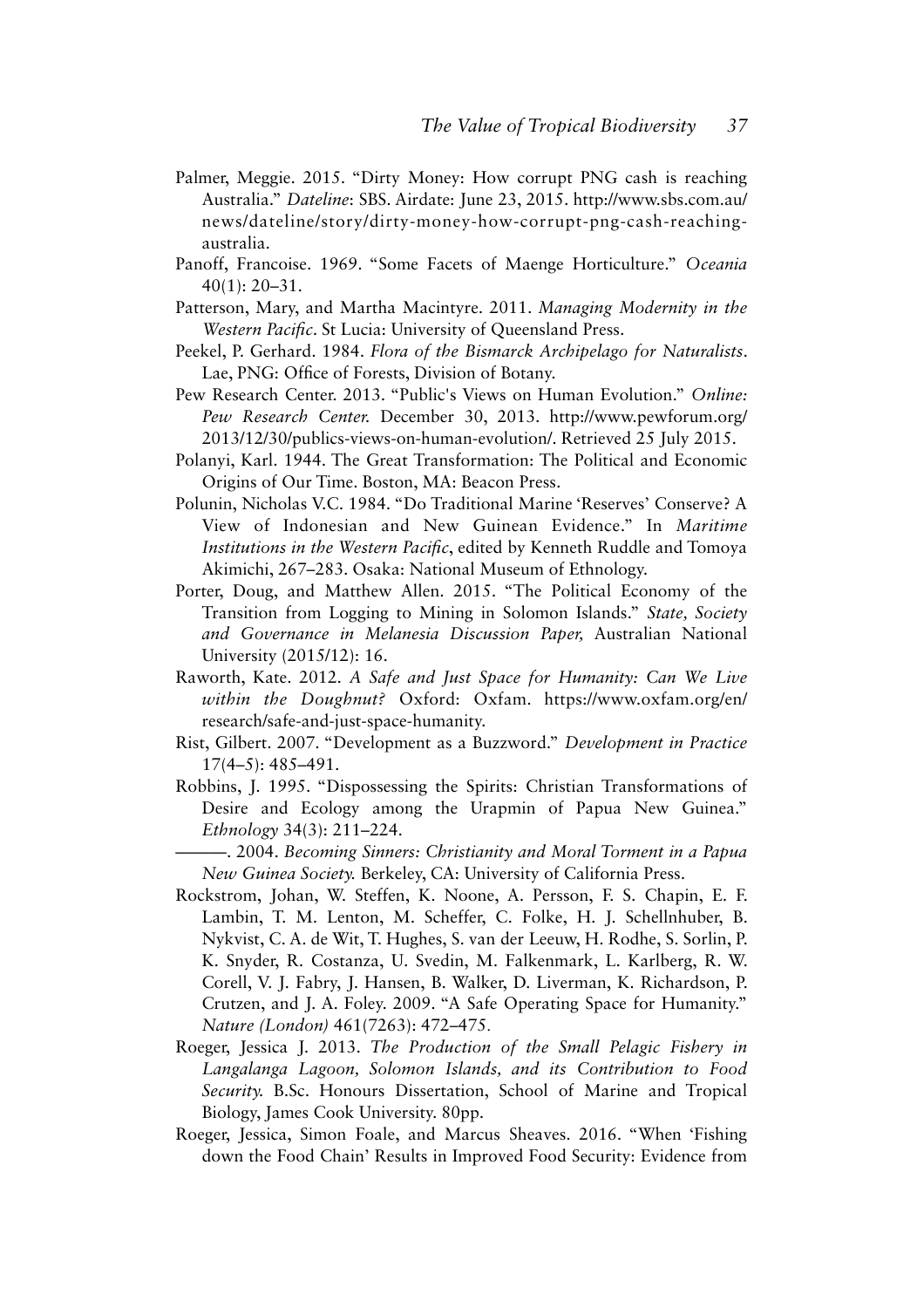a Small Pelagic Fishery in Solomon Islands." *Fisheries Research* 174: 250– 259.

- Ross, Malcolm, Andrew Pawley, and Meredith Osmond. 2011. *The Lexicon of Proto Oceanic: The Culture and Environment of Ancestral Oceanic Society.* Vol. 4. Animals. Canberra, ACT: Pacifc Linguistics, Australian National University.
- Ruddle, Kenneth, and Naomichi Ishige. 2005. *Fermented Fish Products in East Asia: IRMI Research Study 1*. Hong Kong: International Resources Management Institute.
- Russ, Garry R., and Angel C. Alcala. 2010. "Decadal-Scale Rebuilding of Predator Biomass in Philippine Marine Reserves." *Oecologia* 163(4): 1103–1106.
- Schmid, C. 1991. *Of People and Plants: Botanical Ethnography of Nokopo Village, Madang and Morobe Provinces, Papua New Guinea.* Basel: Vokerunde.
- Schoeffel, Penelope. 1997. "Myths of Community Management: Sustainability, the State and Rural Development in Papua New Guinea, Solomon Islands and Vanuatu." *State Society and Governance in Melanesia Discussion Paper 97/8*. Canberra, ACT: Research School of Pacifc and Asian Studies, Australian National University.
- Seventh Day Adventist Church. 2013. *Origins: Adult Sabbath School Bible Study Guide, Pacifc Edition.* Warburton, VIC: Signs Publishing Company.
- Shaxson, Nicholas. 2011. *Treasure Islands: Tax Havens and the Men Who Stole the World.* London: Bodley Head.
- Shineberg, Dorothy. 1966. "The Sandalwood Trade in Melanesian Economics, 1841-65." *Journal of Pacifc History* 1: 129–146.
- Sillitoe, Paul. 2002. "Contested Knowledge, Contingent Classifcation: Animals in the Highlands of Papua New Guinea." *American Anthropologist* 104(4): 1162-1171.
- Steadman, David W. 2006. *Extinction and Biogeography of Tropical Pacifc Birds*. Chicago, IL and London: University of Chicago Press.
- Steadman, David W., Gregory K. Pregill, and David V. Burley. 2002. "Rapid Prehistoric Extinction Of Iguanas And Birds in Polynesia." *Proceedings of the National Academy of Sciences of the United States of America* 99(6): 3673–3677.
- Sulu, Reuben J., Hampus Eriksson, Anne-Maree Schwarz, Neil L. Andrew, Grace Orirana, Meshach Sukulu, Janet Oeta, Daykin Harohau, Stephen Sibiti, Andrew Toritela, and Douglas Beare. 2015. "Livelihoods and Fisheries Governance in a Contemporary Pacifc Island Setting." *PLoS ONE* 10(11).
- Teh, Louise S. L., Lydia C. L. Teh, and U. Rashid Sumaila. 2013. "A Global Estimate of the Number of Coral Reef Fishers." *PLoS ONE* 8(6): e65397.
- UNDP (United Nations Development Programme). 2014. *Human Development Statistical Tables.* New York, NY: UNDP. http:// [hdr.undp.org/en/data, accessed 14 July 2015.](http://hdr.undp.org/en/data)